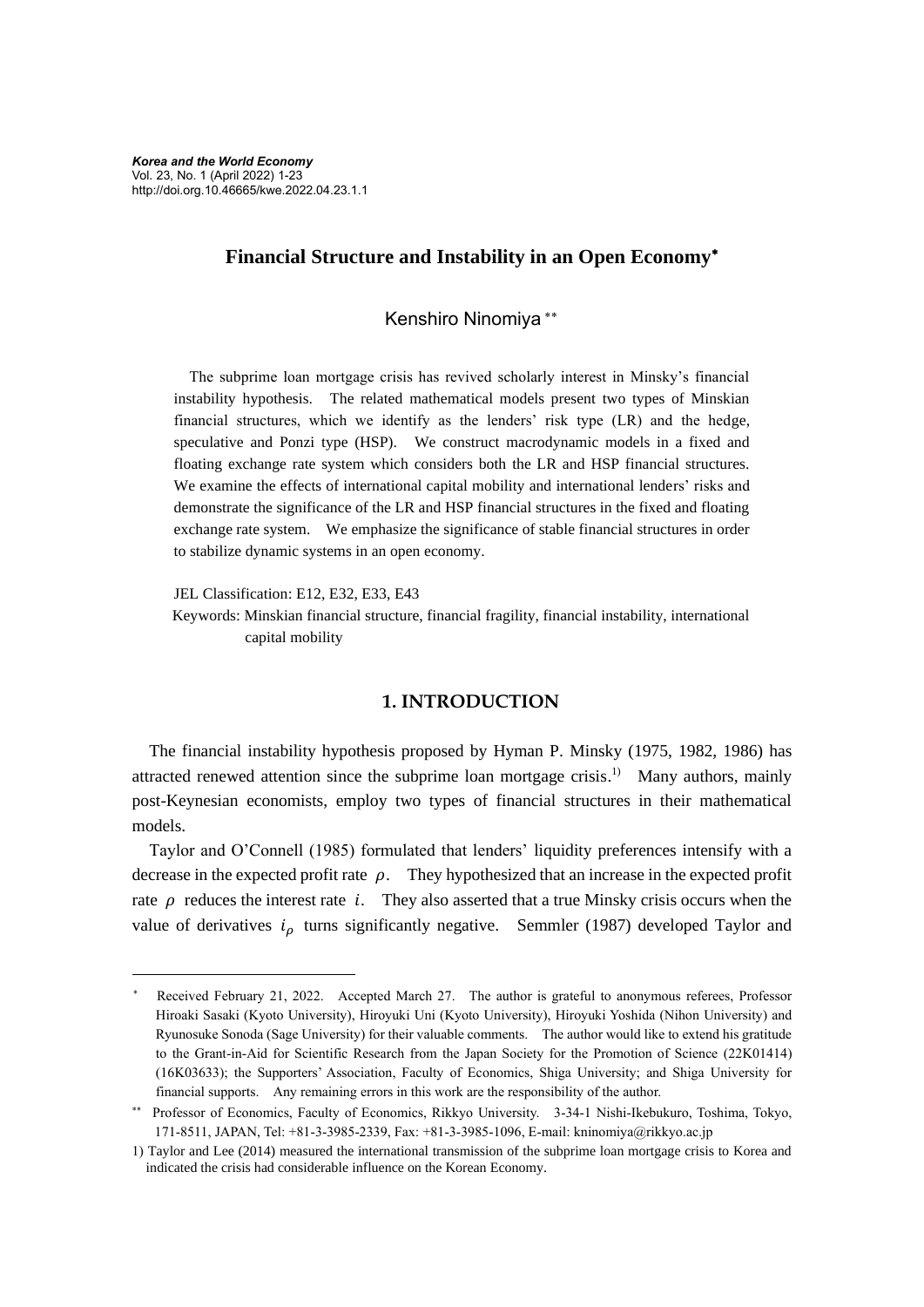O'Connell (1985) and explored financial cycles by applying the Hopf bifurcation theorem. Kregel (1997) emphasized that the margins of safety proposed by Minsky are significant for **f**inancial instability. When an economic boom reduces lenders' risks, banks — including commercial varieties thereof — promote lending despite erosion in the margin of safety. We identify one of the financial structures as the lenders' risks type (the LR financial structure).

Ninomiya and Tokuda (2017) demonstrated through VAR analysis that Japan's LR financial structure had been fragile since the mid-1990s by expanding upon the work of Taylor and O'Connell (1985). Ninomiya (2016, 2018) discussed the financial instability, of the Taylor and O'Connell type (T-O type), and the effect of inflation targeting in a mixed competitiveoligopolistic system that considers the LR financial structure.

Minsky also emphasized increasing financial fragility, which refers to hedging, speculation and Ponzi finance. His financial instability hypothesis is an endogenous financial business cycle theory. Therefore, related mathematical models interpreted enlargement in firms' debt burdens as the source of increasing financial fragility and introduced a dynamic equation for debt burden into models such as the Kaldorian business cycle, Goodwin and Kaleckian models.2) Ninomiya (2015, 2018) constructed a macrodynamic model that considers the burden of interest-bearing debt as a source of financial instability and cycles. Some studies explicitly considered the Minskian financial structure, which we identify as the hedge, speculative and Ponzi type (the HSP financial structure). For example, Nishi (2012a) proposed a Minskian financial structure and introduced the burden of interest-bearing debt into a Kaleckian model.<sup>3)</sup> However, he focused on the long run and assumed a constant interest rate: thus, he did not consider an LR financial structure.<sup>4)</sup>

On the other hand, some studies have discussed financial instability and cycles in an open economy context. Sethi (1992), for example, considered financial instability in a fixed exchange rate system and suggested that an increase in the domestic money supply resulting from a current account surplus would destabilize an economy. Asada (1995) demonstrated that when international capital mobility is sufficiently high, the fixed exchange rate system destabilizes an economy. By contrast, the floating exchange rate system imposes stability.<sup>5)</sup> Ninomiya (2007, 2018) considered the LR financial structure in an open economy and discusses financial instability.

<sup>2)</sup> See, for example, Franke and Semmler (1989), Jarsulic (1990), Adachi (1994), Keen (1995), Asada (2006a, 2006b), Ninomiya (2006), Hein (2007), Charles (2008a, 2008b), Ryoo (2010, 2013), Sasaki and Fujita (2012), Nishi (2012b, 2021), Ninomiya and Tokuda (2017) and Asada, Demetrian and Zimka (2019). Stock-Flow Consistent models also considered the burden of interest-bearing debt and examined debt-led and burdened economic growth. See, for example, Godley and Lavoie (2007), and Dos Santos and Zezza (2008). Ryoo (2013) also considered the stockflow relation.

<sup>3)</sup> Foley (2003), Lima and Meirelles (2007), Charles (2008c), and Sasaki and Fujita (2014) also considered Minskian financial structures.

<sup>4)</sup> Charles (2008c) constructed a macroeconomic model that linked capital accumulation and the state of the financial structure. Sasaki and Fujita (2014) considered dividends in a Kaleckian model and assert that cyclical fluctuations can occur such that the financial structure of firms changes periodically between speculative finance and Ponzi finance. Charles (2008c) and Sasaki and Fujita (2014) assumed a constant interest rate and did not consider the LR financial structure.

<sup>5)</sup> However, he did not discuss financial instability.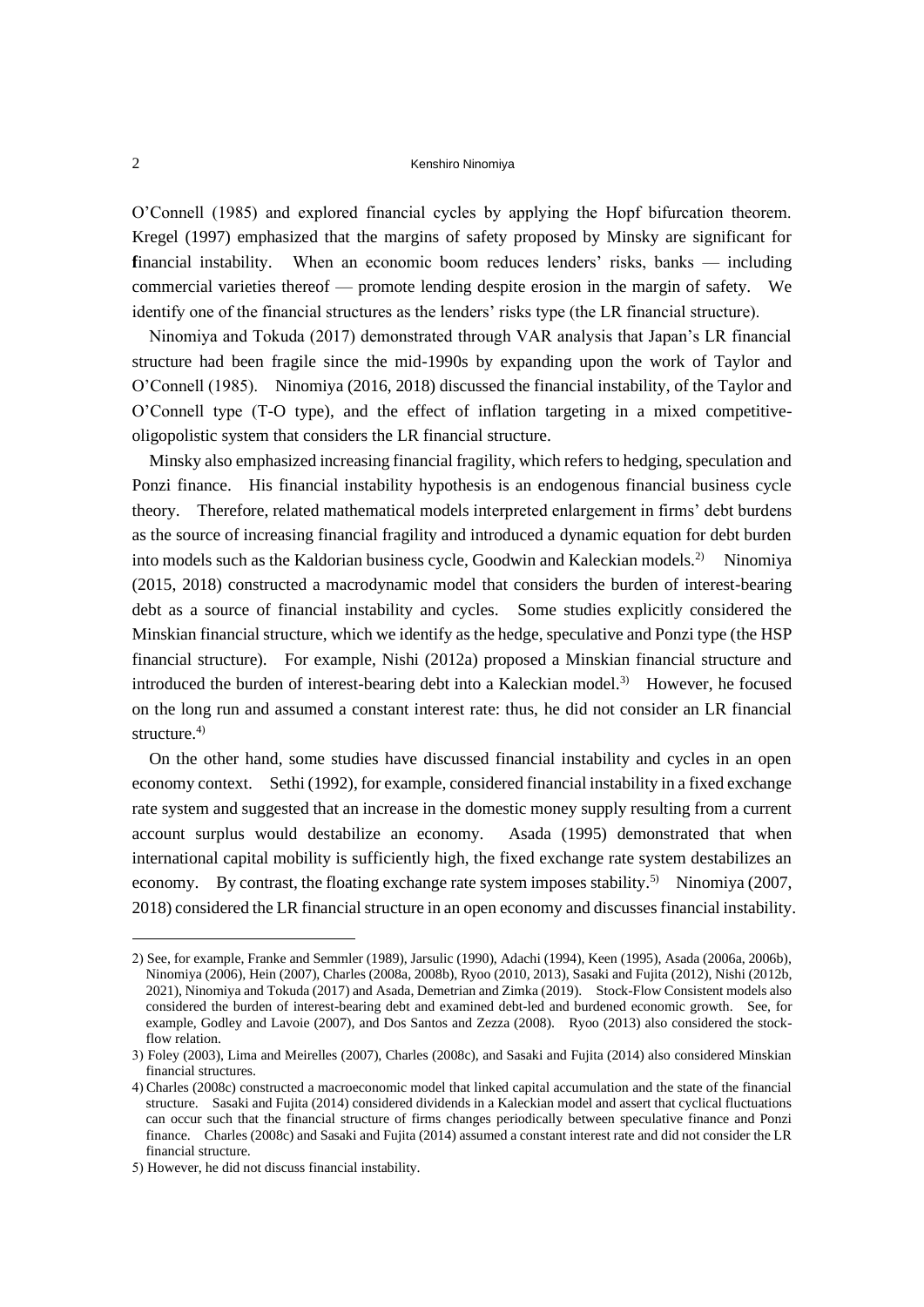Using VAR analysis, Ninomiya and Tokuda (2012) demonstrated that Korea's LR financial structure stabilized after the Asian monetary crisis.<sup>6)</sup> However, these studies did not consider the HSP financial structure.

This paper constructs macrodynamic models in a fixed and floating exchange rate system which considers both the LR and HSP financial structures. The paper examines the effects of international capital mobility and international lenders' risks and demonstrates the significance of the LR and HSP financial structures in the fixed and floating exchange rate system. We emphasize the significance of stable financial structures in order to stabilize dynamic systems in an open economy.

The remainder of the paper is organized as follows. Section 2 presents a basic macrodynamic model which considers LR and HSP Minskian financial structure. Section 3 extends the model into fixed and floating rate systems and discusses financial instability. Section 4 concludes.

# **2. BASIC MODEL**

We first clarify LR and HSP Minskian financial structures and present a basic dynamic model.<sup>7)</sup> We define the money demand function  $M<sup>d</sup>$  and the money supply function  $M<sup>s</sup>$  as

$$
M^d = L(Y, i), \quad L_Y \equiv \frac{\partial L}{\partial Y} \gtrless 0, \quad L_i \equiv \frac{\partial L}{\partial i} < 0,\tag{1}
$$

$$
M^{s} = \mu(Y, i)H, \quad \mu_{Y} \equiv \frac{\partial \mu}{\partial Y} > 0, \quad \mu_{i} \equiv \frac{\partial \mu}{\partial i} > 0,
$$
 (2)

where  $\mu$  is a monetary multiplier.  $L_y < 0$  imply that lenders' liquidity preferences intensify with the decrease in income Y.  $\mu_Y > 0$  implies that money supply increases when a bank lends to an expanding economy. The monetary multiplier  $\mu$  includes the behavior of commercial banks.<sup>8)</sup> These effects express lenders' risks (LRs).

Ordering (1) and (2), the interest rate  $i$  is determined by equilibrium in the money market as follows:

<sup>6)</sup> Kregel (2000) regarded the Asian monetary crisis as an example of traditional Minskian financial instability. Ninomiya (2007, 2018) and Ninomiya and Tokuda (2012) emphasized risks faced by international lenders in an open economy. Ito (1999) identified the 1) fixed exchange rate system, 2) financial fragility in the domestic economy and 3) capital flight as factors underlying the Asian monetary crises. Korea has adopted the floating exchange rate system since the crisis. Kregel (2008) does not regard the subprime mortgage crisis as traditional Minskian financial instability. Ninomiya and Tokuda (2021) demonstrated that the US financial structure stabilized before the crisis. Hur and Kim (2012) evaluated the effect of expansionary fiscal policies taken in Korea during the subprime mortgage crisis and demonstrated that the effect had an important role for Korea's rapid recovery from the crisis.

<sup>7)</sup> See Ninomiya (2017) more detail.

<sup>8)</sup> See Rose (1969) and Ninomiya (2006, 2007, 2016, 2018). Lima and Meirelles (2007) and Ryoo (2013) introduced the effect of bank profitability on credit supply.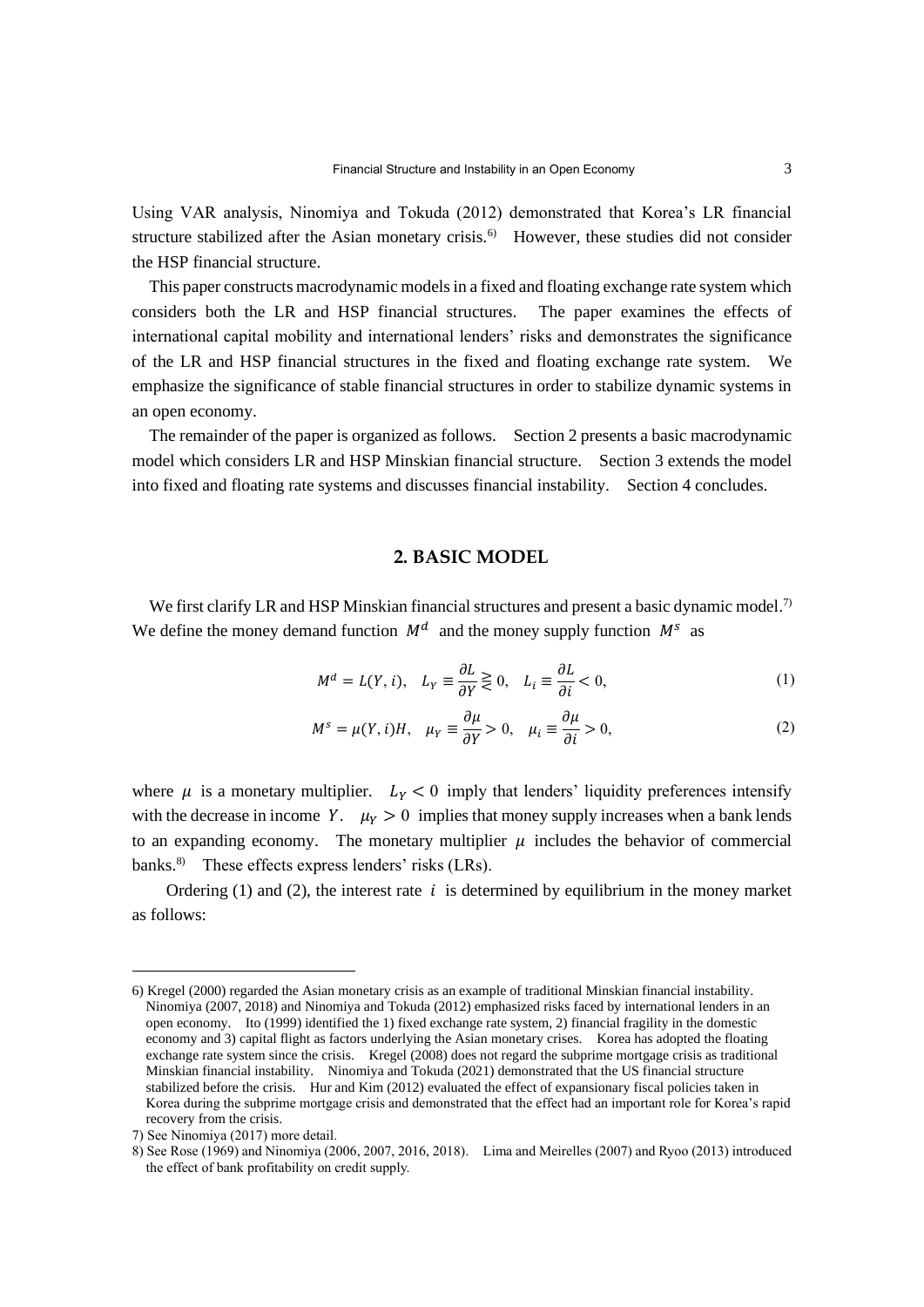$$
L(Y, i) = \mu(Y, i)H.
$$
\n<sup>(3)</sup>

Solving equation (3) with respect to the interest rate  $i$ , we obtain

$$
i = i(Y, H) = i_0 + i_1 Y - i_2 H,
$$
  
\n
$$
i_1 \left( \equiv \frac{\partial i}{\partial Y} \right) = -\frac{L_Y - \mu_Y H}{L_i - \mu_i H} \gtrless 0,
$$
  
\n
$$
i_2 \left( \equiv \frac{\partial i}{\partial H} \right) = -\frac{\mu}{L_i - \mu_i H} > 0.
$$
\n(4)

Equation (4) also shows that the interest rate  $i$  is reflected by LRs. This is the financial structure of the lenders' risks type (the LR financial structure). As mentioned, LRs are expressed by  $L_Y$  and  $\mu_Y$ . The sign of  $i_1$  depends on the sign of  $L_Y - \mu_Y H$ . We obtain  $i_1 < 0$  when  $L_Y - \mu_Y H < 0$ . For example, we obtain  $i_1 < 0$  when  $\mu_Y$  is significant. The monetary multiplier  $\mu$  includes the behaviour of commercial banks.<sup>9)</sup> We assume that high-powered money *H* is constant  $(H = \overline{H})$  in this section.

Real gross profit  $\Pi$  and real wage income  $H_w$  are defined as follows:

$$
\Pi = \theta Y, \quad 0 < \theta < 1,\tag{5}
$$

$$
H_w = (1 - \theta)Y,\tag{6}
$$

where  $\theta$  is the rate of profit sharing.

We assume that an interest payment  $iD$  is distributed to rentiers. Firms retain their remaining profit as internal reserves  $V$ , obtained by

$$
V = \Pi - \delta iD = \theta Y - \delta iD, \quad \delta > 0,
$$
\n<sup>(7)</sup>

where *i* is the interest rate and *D* denotes firms' debt burdens.  $\delta$  is an important parameter that expresses one of the effect of interest-bearing debt burden and reflects a risk premium. As  $\delta$  affects financial conditions of firms, we call this effect the "financial condition effect."

Suppose that investment demand must be financed by adding debt if it is not financed via internal reserves. The dynamic equation expressing debt burden  $D$  becomes

$$
\dot{D} = I - V = I - (\theta Y - \delta iD). \tag{8}
$$

The investment function  $I$  is defined as

<sup>9)</sup> Kregel (1997) emphasized that the safety margins proposed by Minsky are significant for financial instability. When an economic boom reduces LRs, lenders, including commercial banks, promote lending despite erosion in safety margins.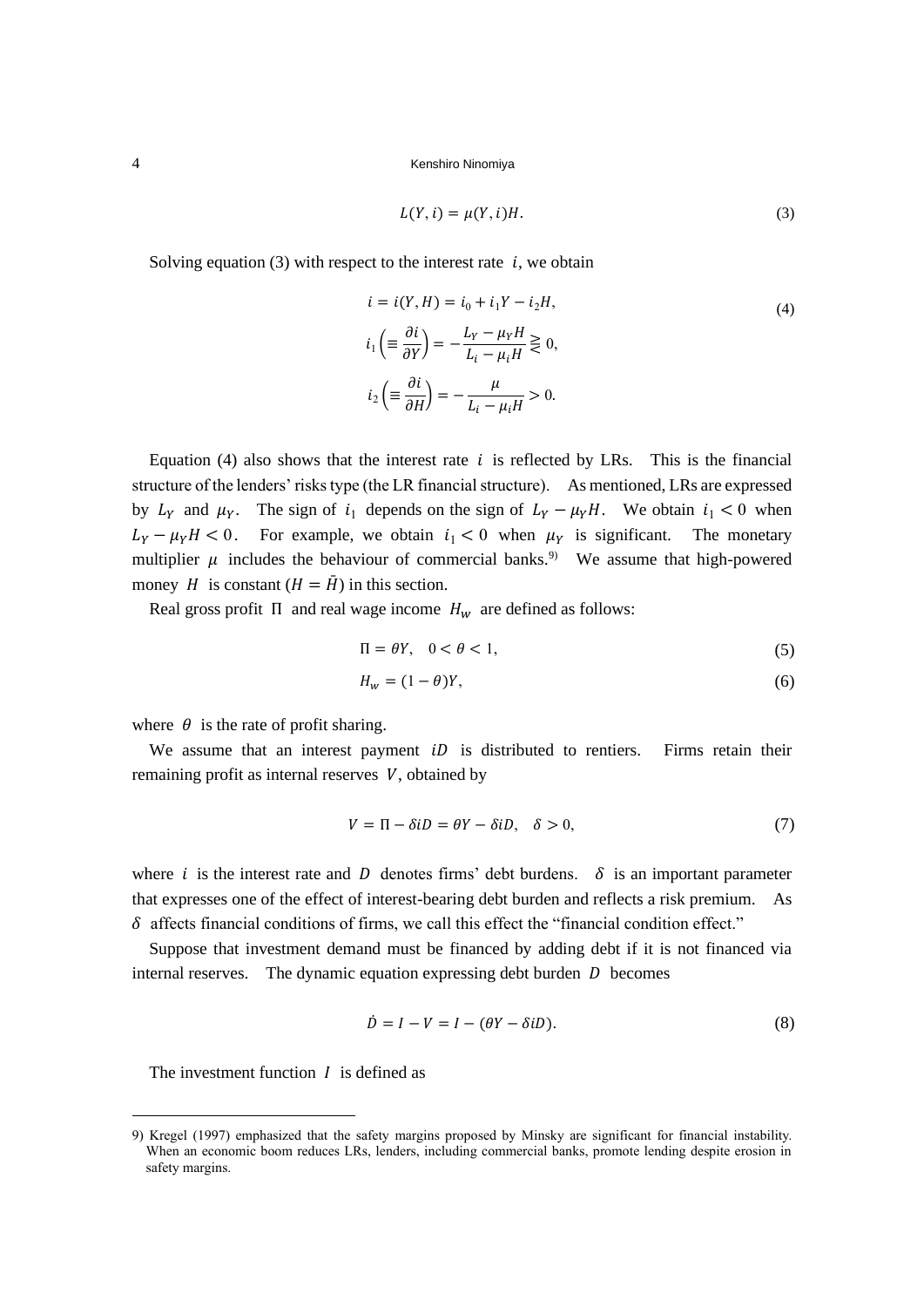$$
I = g_1 Y - g_2 i D - g_0, \quad g_i > 0,
$$
\n(9)

where  $g_1$  represents animal spirits or appropriate investment opportunities. For example, a paucity of appropriate opportunities reduces  $g_1$  even though income Y rises.  $-g_2$  implies that a firm curtails investment demand because its debt burden rises.  $-g_2$  is another effect of interest-bearing debt burden and expresses the debt effect.  $-g_0$  is a depreciation, indicating that investment  $I$  falls when income  $Y$  is sufficiently small.

Following Nishi (2012a), who formulated the HSP-type Minskian financial structure, Ninomiya (2017) formalized the financial regimes as follows:

$$
\Pi \geq \dot{D} + iD, \qquad \text{(Hedge finance)}
$$
\n
$$
\Pi \geq iD, \qquad \text{(Speculative finance)}
$$
\n
$$
\Pi < iD. \qquad \text{(Ponzi finance)}
$$
\n(10)

For example, hedge finance means that internal reserves  $V(= \Pi - iD)$  exceed the increase in debt burden  $D$ . Ponzi finance means that a firm's gross profit (net operating revenue  $\Pi$ ) cannot cover its interest payment  $iD$ . It is quite important that the interest payment  $iD$  is introduced into a dynamic system in order to examine effects of the HSP financial structure.

The consumption function C is assumed to be a linear function of  $H_w$  as follows:

$$
C = cHw + C0 = c(1 - \theta)Y + C0, \quad 0 < c < 1, \quad C0 > 0,
$$
\n(11)

where c is the marginal propensity to consume and  $C_0$  is basic consumption. We assume all interest payments are saved.

The dynamic equation for income  $Y$  is formulated as

$$
\dot{Y} = \alpha(C + I - Y), \quad \alpha > 0. \tag{12}
$$

Equation (12) describes the quantity adjustment in the goods market, and  $\alpha$  is the speed of adjustment.

Ordering (4), (8), (9), (11) and (12), we obtain the following dynamic system  $(S_a)$ :

$$
\dot{Y} = \alpha [c(1 - \theta)Y + C_0 + g_1 Y - g_2 i(Y)D - g_0 - Y],
$$
\n(S<sub>a</sub>.1)

$$
\dot{D} = g_1 Y - g_2 i(Y) D - g_0 - \theta Y + \delta i(Y) D. \tag{S_a.2}
$$

We adopt the following assumption:

$$
g_1 - s > 0, \ s = 1 - c(1 - \theta). \tag{A.1}
$$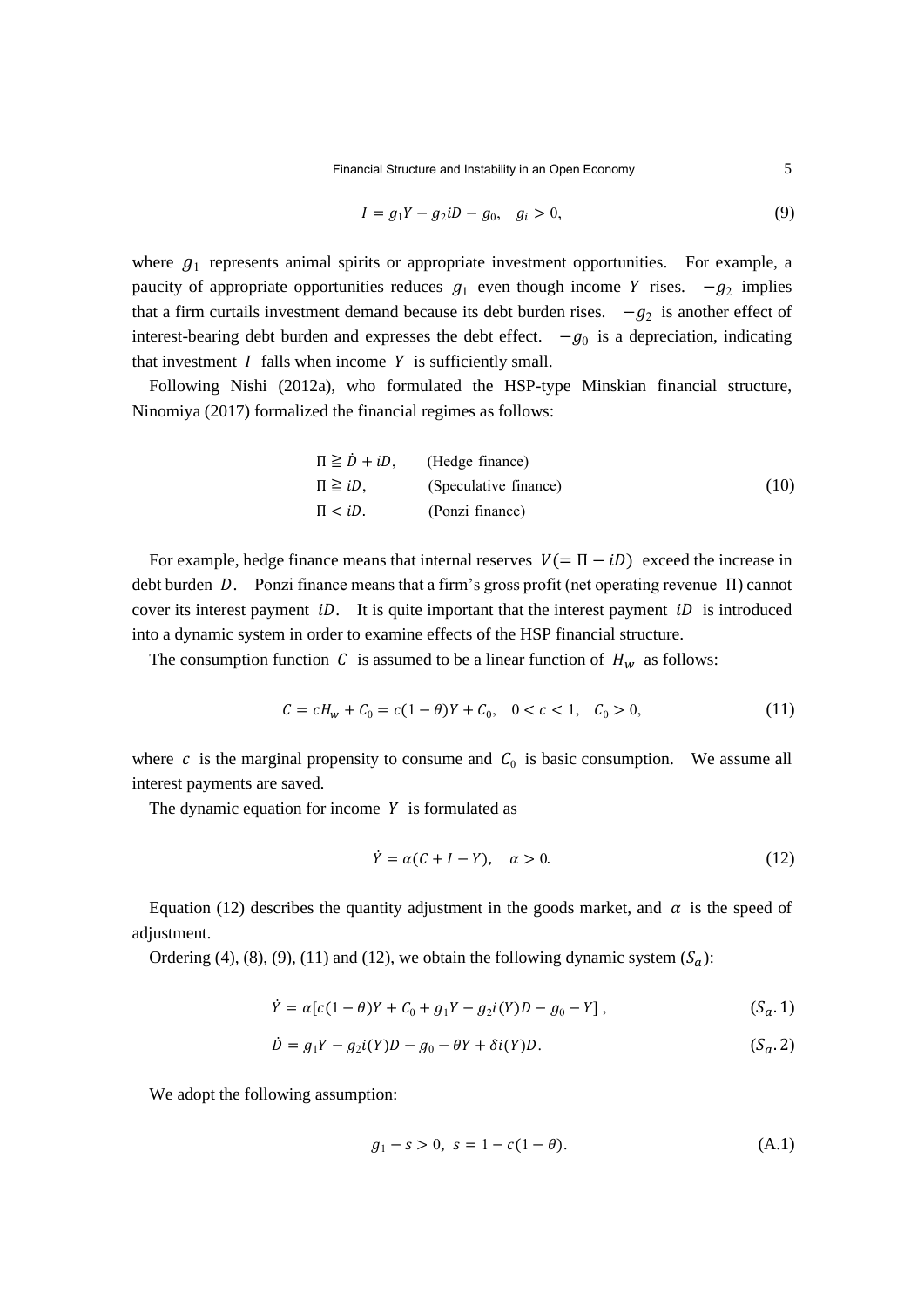Kaldorian business cycle models employ a similar assumption.<sup>10)</sup> Assumption (A.1) indicates that the real factor destabilizes the economy.

The Jacobian matrix of the system  $(S_a)$  at equilibrium can be expressed as

$$
J_a = \begin{pmatrix} \alpha \{ (g_1 - s) - g_2 i_1 D \} & -\alpha g_2 i \\ g_1 - \theta + (\delta - g_2) i_1 D & (\delta - g_2) i \end{pmatrix} . \tag{13}
$$

Therefore, we obtain

$$
trJ_a = \alpha \{ (g_1 - s) - g_2 i_1 D \} + (\delta - g_2)i,
$$
\n(14)

$$
\det J_a = \alpha i [(g_1 - s)\delta + (s - \theta)g_2] > 0. \tag{15}
$$

Since we obtain det  $J_a > 0$ , stability depends on the sign of tr $J_a$  as indicated:

| 1) $g_1 - s - g_2 i_1 D > 0$ , $\delta - g_2 < 0 \Rightarrow \text{tr} J_a \ge 0$ : | Cycle 1. |
|-------------------------------------------------------------------------------------|----------|
|-------------------------------------------------------------------------------------|----------|

2)  $g_1 - s - g_2 i_1 D > 0$ ,  $\delta - g_2 > 0 \Rightarrow \text{tr} J_a > 0$ : Unstable.

3) 
$$
g_1 - s - g_2 i_1 D < 0
$$
,  $\delta - g_2 < 0 \Rightarrow \text{tr} J_a < 0$ :  
Stable.

4)  $g_1 - s - g_2 i_1 D < 0$ ,  $\delta - g_2 > 0 \Rightarrow \text{tr} J_a \gtrless 0$ : Cycle 2.

Stability depends on the signs of  $\delta - g_2$  and  $g_1 - s - g_2 i_1 D$ . The inequality  $g_1 - s - g_2 i_2 D$ .  $g_2 i_1 D > 0$  indicates that the goods market destabilizes the economy. This is usually assumed in closed Kaldorian business cycle models. The dynamic system  $(S_a)$  is unstable when  $\delta$  –  $g_2 > 0$ . Both  $\delta$  and  $g_2$  express the HSP financial structure. The parameter  $\delta$  ( $g_2$ ) has a destabilizing (stabilizing) effect on the system.<sup>11)</sup> Therefore, the HSP financial structure is stable when  $\delta - g_2 < 0$  and fragile (or unstable) when  $\delta - g_2 > 0$ .

There is one parameter value  $\alpha_{a1}$  at which Hopf bifurcation occurs when  $\delta - g_2 < 0$ . There is at least one closed orbit around equilibrium in the dynamic system  $(S_a)$ , when  $\alpha$  is close to  $\alpha_{a1}$ . The LR financial structure destabilizes the economy when  $g_1 - s - g_2 i_1 D > 0$ . Cycle 1 is similar to Kaldorian business cycle models.

In contrast,  $g_1 - s - g_2 i_1 D < 0$  indicates that marginal propensity to invest  $(g_1 - g_2 i_1 D)$  is smaller than marginal propensity to save (s). The indirect effect  $(g_2 i_1 D)$  is significant and the LR financial structure stabilizes the economy. Therefore, the goods market stabilizes the economy despite the destabilizing real factor  $(g_1 - s > 0)$ .

<sup>10)</sup> See, for example, Asada (1995) and, Ninomiya (2007, 2018).

<sup>11)</sup> Asada (2006a, 2006b) also examined the debt effect in terms of it destabilizing dynamic systems. He introduced wage and price Phillips curves into the models. A decrease in price induces an increase in real debt burden that restrains investment demand.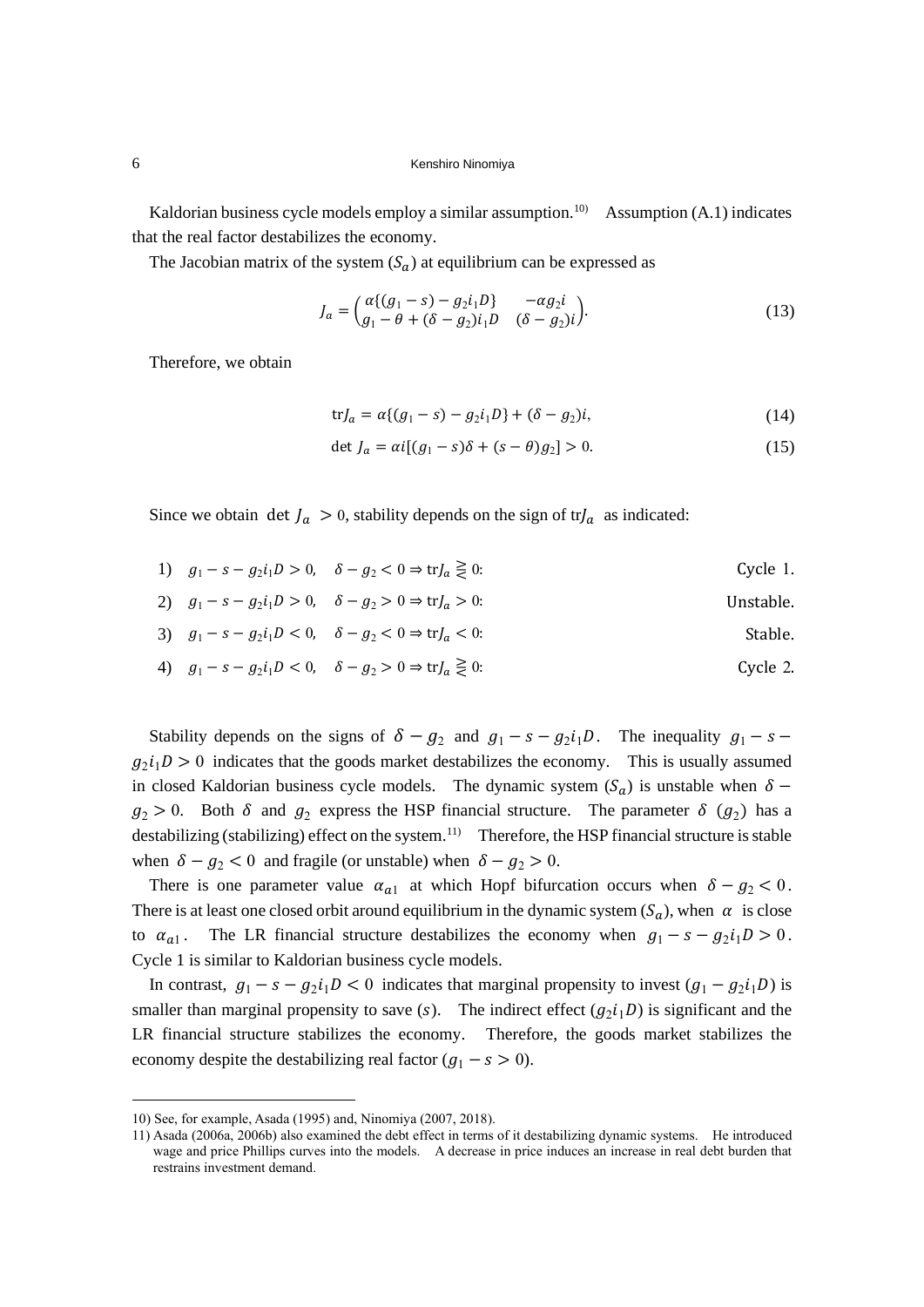The dynamic system  $(S_a)$  is stable when  $\delta - g_2 < 0$ . There is one parameter value  $\alpha_{a2}$  at which Hopf bifurcation occurs when  $\delta - g_2 > 0$ . There is at least one closed orbit around equilibrium in the system  $(S_a)$ , when  $\alpha$  is close to  $\alpha_{a2}$ . The HSP financial structure destabilizes the economy when  $\delta - g_2 > 0$ . Therefore, Cycle 2 is somewhat different from Cycle 1.

The condition,  $\delta - g_2 > 0$ , means that the HSP financial structure is fragile. The mechanism of instability is as follows. We assume that the level of income  $Y$  diverges from the equilibrium point to an upper level as a result of a disturbance. The investment demand  $I$  is stimulated by the rise in income Y and debt burden  $D$  also increases. As the financial condition effect  $(\delta iD \uparrow)$  is significant, debt burden D increases more and more.

$$
Y \uparrow \Rightarrow I \uparrow \Rightarrow D \uparrow \Rightarrow \delta i D \uparrow (>I \downarrow) \Rightarrow D \uparrow.
$$

On the other hand, the condition,  $i_1 < 0$ , means that the LR financial structure is unstable.<sup>12)</sup> The mechanism of instability is as follows. We assume that the level of income  $Y$  diverges from the equilibrium point to an upper level as a result of a disturbance. If the lenders' risks decline sharply with the rise in income  $Y$ , the supply of loanable funds increases. As a result, the interest rate  $i$  will fall in spite of the rise in income  $Y$ . The decrease in interest rate will stimulate investment demand and income will also increase.

$$
Y \uparrow \Rightarrow i \downarrow \Rightarrow I \uparrow \Rightarrow Y \uparrow.
$$

### **3. OPEN ECONOMY**

Following Asada (1995), Ninomiya (2007, 2018), and Ninomiya and Tokuda (2012), we now extend the basic model into an open economy as follows:

$$
\dot{Y} = \alpha(C + I + J - Y), \quad \alpha > 0,
$$
\n(16)

$$
Q = \beta \left( i - \gamma \zeta(Y) - i_f - \frac{\pi^e - \pi}{\pi} \right),\tag{17}
$$

$$
\beta > 0, \quad \gamma > 0, \quad \zeta_Y < 0,
$$

$$
A = J + Q,\tag{18}
$$

$$
J = J(Y, \pi), \quad J_Y < 0, \quad J_\pi > 0,\tag{19}
$$

$$
i = i(Y, H) = i_0 + i_1 Y - i_2 H,
$$
\n(4)

<sup>12)</sup> Ninomiya (2007, 2018) examined financial instability for the case where  $i_1 < 0$ .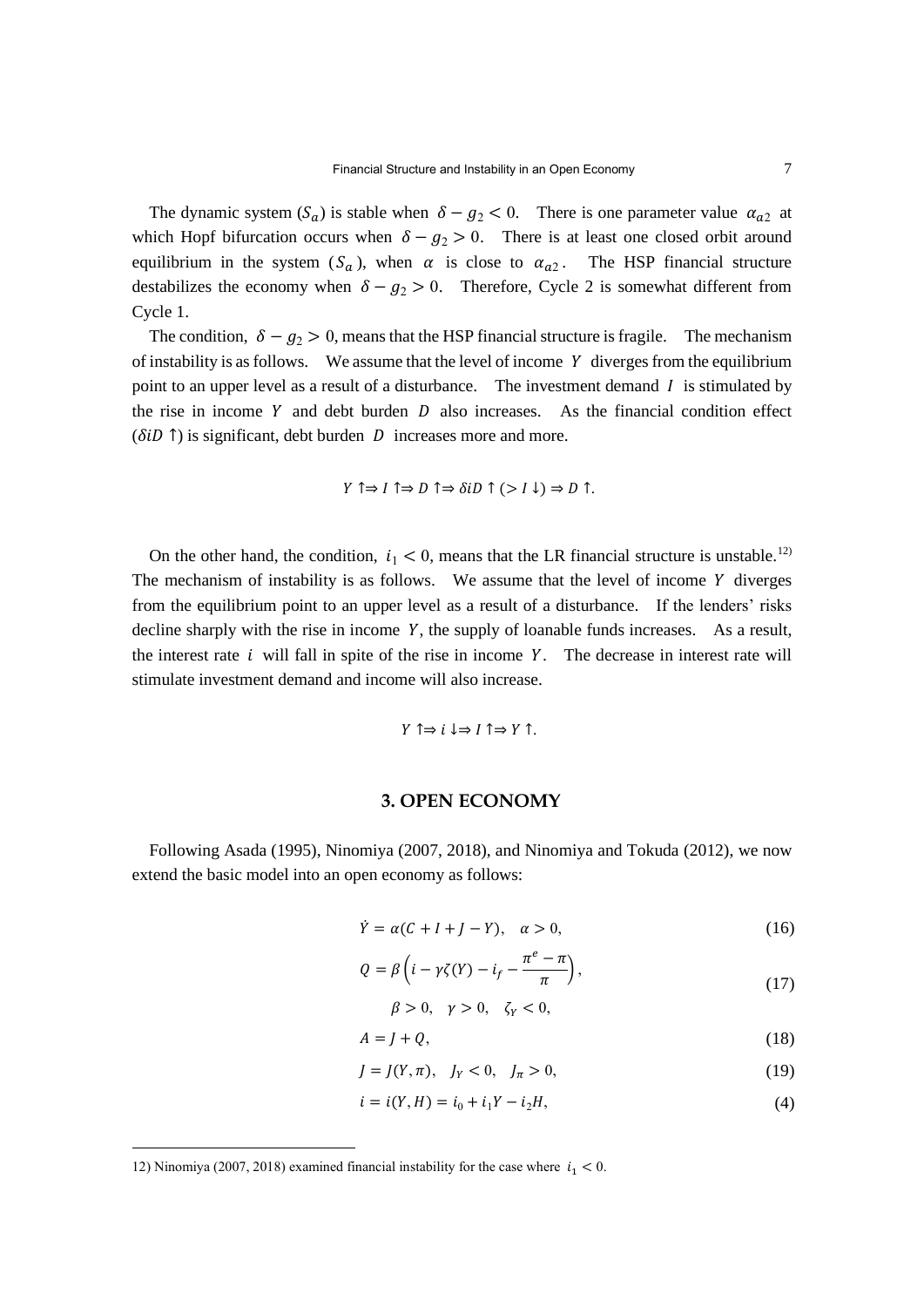$$
\dot{D} = I - \theta Y + \delta i D,\tag{8}
$$

$$
I = g_1 Y - g_2 i D - g_0,\tag{9}
$$

$$
C = c(1 - \theta)Y + C_0, \tag{11}
$$

where  $\hat{I}$  is the balance of the current account (net export),  $\hat{Q}$  is the balance of the capital account, A is the total balance of payments,  $\pi$  is the value of a unit of foreign currency in terms of domestic currency,  $\pi^e$  is expected exchange rate in the near future, and  $i_f$  is the expected rate of return for holding foreign bonds except for exchange risk.<sup>13)</sup>  $\beta$  is the parameter which quantifies the degree of international capital mobility.  $\zeta(Y)$  represents "international lenders" risks", the degree of which is quantified by parameter  $\gamma$ .

Equation (17) reflects that the balance of the capital account is determined by the difference between the domestic interest rate and the expected rate of return of foreign bonds. Equation (18) defines the total balance of payments.

### **3.1. The Case of the Fixed Exchange Rate System**

In the case of the fixed exchange rate system, we add three equations as follows:

$$
\pi = \bar{\pi},\tag{20}
$$

$$
\pi^e = \pi,\tag{21}
$$

$$
\dot{H} = A. \tag{22}
$$

Equations (20) and (21) denote that the exchange rate is given. Equation (22) explains that unless the central bank adopts a so-called sterilization policy, the money supply becomes an endogenous variable under the fixed exchange rate system.

In the above eqs.  $(4)$ ,  $(8)$ ,  $(9)$ ,  $(11)$  and  $(16)-(22)$ , the dynamic system of fixed exchange rates is complete. We now have the dynamic system of fixed exchange rate  $(S_b)$  as follows:

$$
\dot{Y} = \alpha[c(1-\theta)Y + C_0 + g_1Y - g_2(i_0 + i_1Y - i_2H)D - g_0 + J(Y,\bar{\pi}) - Y],
$$
\n(S<sub>b</sub>, 1)

$$
\dot{D} = [g_1 Y - g_2 (i_0 + i_1 Y - i_2 H) D - g_0] - \theta Y + \delta (i_0 + i_1 Y - i_2 H) D, \qquad (S_b. 2)
$$

$$
\dot{H} = J(Y,\bar{\pi}) + \beta [(i_0 + i_1 Y - i_2 H) - \gamma \zeta(Y) - i_f].
$$
\n
$$
(S_b, 3)
$$

The Jacobian matrix of the system  $(S_h)$  at the equilibrium point can be expressed as

<sup>13)</sup> We assume  $i_f$  is constant.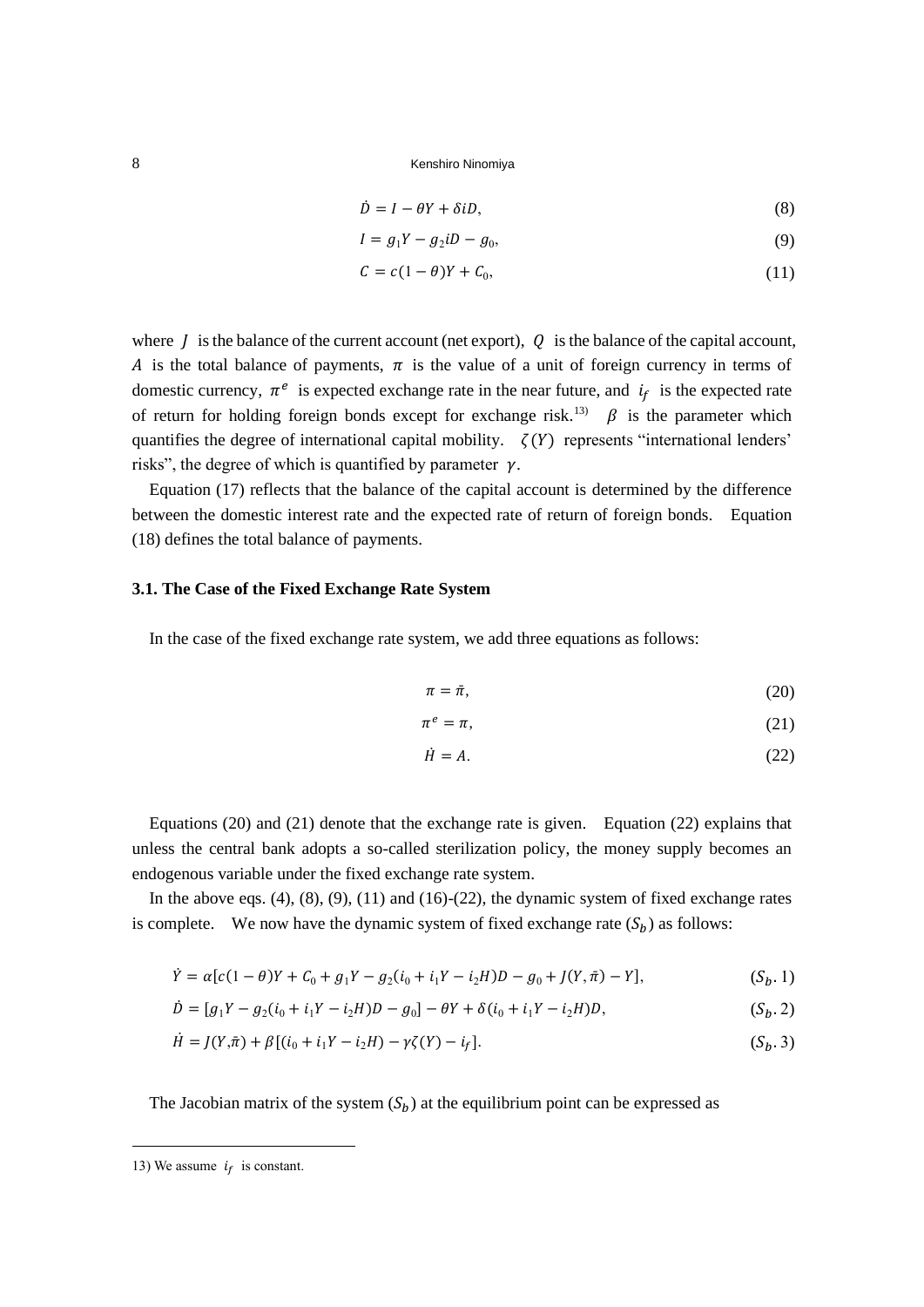Financial Structure and Instability in an Open Economy 9

$$
J_b = \begin{pmatrix} f_{11} & f_{12} & f_{13} \\ f_{21} & f_{22} & f_{23} \\ f_{31} & 0 & f_{33} \end{pmatrix},
$$
(23)

where

$$
f_{11} = \alpha [g_1 - s + J_Y - g_2 i_1 D], \quad f_{12} = -\alpha g_2 i < 0, \quad f_{13} = \alpha g_2 i_2 D > 0,
$$
\n
$$
f_{21} = g_1 + (\delta - g_2) i_1 D - \theta, \quad f_{22} = (\delta - g_2) i, \quad f_{23} = -(\delta - g_2) i_2 D,
$$
\n
$$
f_{31} = J_Y + \beta (i_1 - \gamma \zeta_Y), \quad f_{33} = -\beta i_2.
$$

The characteristic equation of the dynamic system  $(S_b)$  is

$$
\lambda^3 + a_1 \lambda^2 + a_2 \lambda + a_3 = 0,\tag{24}
$$

where,

$$
a_1 = -f_{11} - f_{22} - f_{33}
$$
  
=  $-\alpha[g_1 - s + J_Y - g_2i_1D] - (\delta - g_2)i + \beta i_2,$  (25)

$$
a_2 = f_{22}f_{33} + f_{11}f_{33} - f_{13}f_{31} + f_{11}f_{22} - f_{12}f_{21}
$$
  
=  $[-(\delta - g_1)i - \alpha(g_1 - s + J_Y) + \alpha g_2 D\gamma \zeta_Y]i_2 \beta$   
 $- \alpha g_2 i_2 D J_Y + \alpha(g_1 i - s + J_Y)(\delta - g_2) + \alpha g_2 i(g_1 - \theta),$  (26)

$$
a_3 = -(f_{11}f_{22} - f_{21}f_{12})f_{33} - (f_{12}f_{23} - f_{13}f_{22})f_{31}
$$
  
= 
$$
[\alpha(g_1 - s)\delta + \alpha(\delta - g_2)]_Y - \alpha(-s + \theta)g_2]\mathrm{i}\beta i_2.
$$
 (27)

The above discussion proves the propositions below. In the case of low international capital mobility ( $\beta \rightarrow 0$ ), we obtain Proposition 1 as follows:

**Proposition 1:** *Suppose that the degree of international capital mobility is sufficiently low*  $(\beta \to 0)$ . The dynamic system of fixed exchange rate  $(S_b)$  is locally stable when the LR financial *structure is stable*  $(i_1 > 0)$ *, the HSP financial structure is stable*  $(\delta - g_2 < 0)$  *and*  $g_1 i - s +$  $J_Y < 0$ . By contrast, the dynamic system  $(S_b)$  is locally unstable when the LR financial structure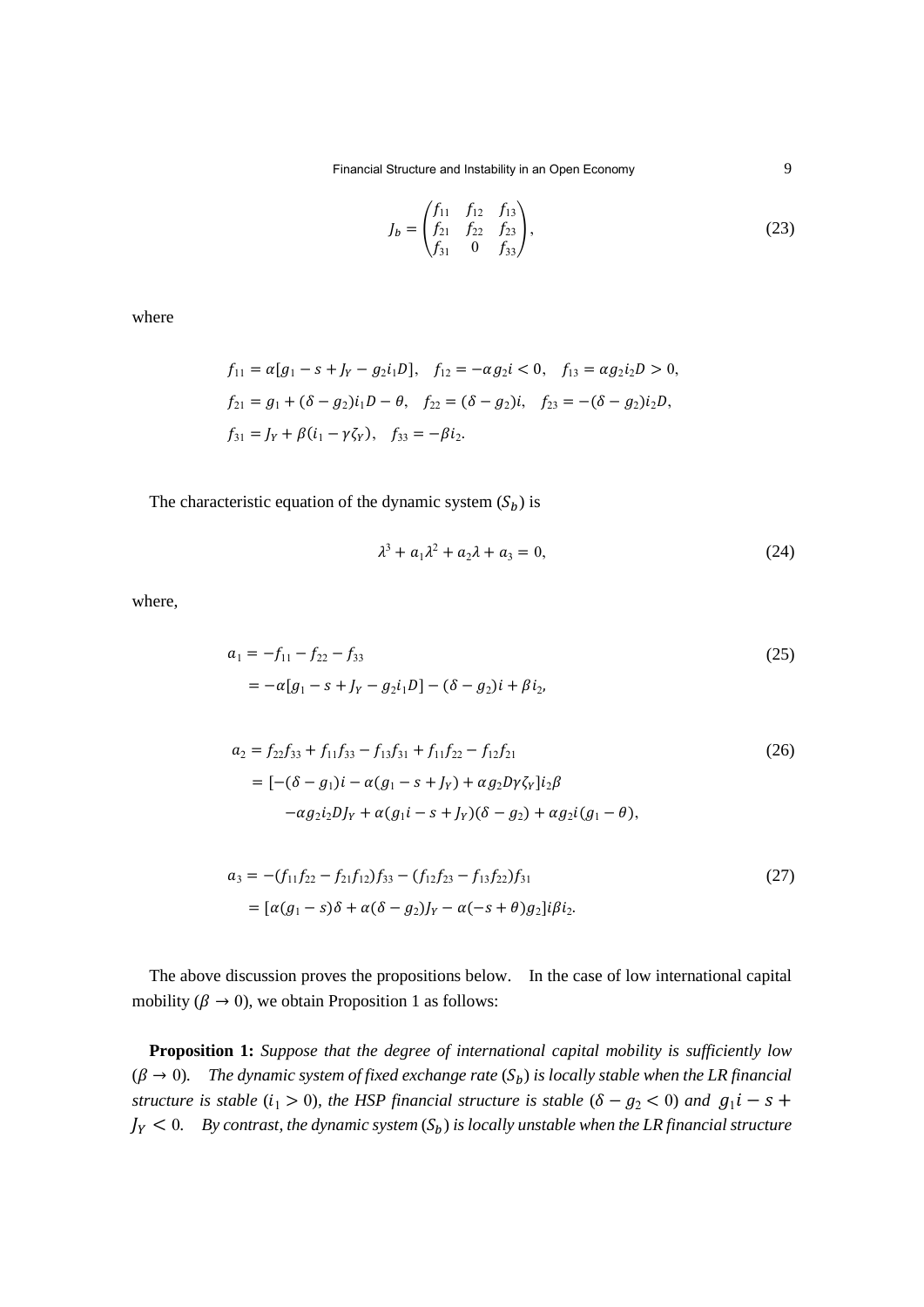*is unstable* ( $i_1 < 0$ ) *or the HSP financial structure is fragile* ( $\delta - g_2 > 0$ ).

*Proof.* Suppose that the degree of international capital mobility is sufficiently low ( $\beta \rightarrow 0$ ). We have  $g_1 - s + J_Y - g_2 i_1 D < 0$  when  $i_1 > 0$  and the value is sufficiently large. Therefore, we have  $a_1 > 0$  if  $g_1 - s + J_Y - g_2 i_1 D < 0$  and  $\delta - g_2 < 0$ . We have  $a_2 > 0$  if  $\delta - g_2 <$ 0 and  $g_1 i - s + J_Y < 0$ . We have  $a_3 > 0$  if  $\delta - g_2 < 0$ . When  $\beta$  is sufficiently small, we have

$$
a_1a_2 - a_3 = [-\alpha(g_1 - s + J_Y - g_2i_1D) - (\delta - g_2)i]
$$
  
 \* [-\alpha g\_2i\_2DJ\_Y + \alpha(g\_1i - s + J\_Y)(\delta - g\_2) + \alpha g\_2i(g\_1 - \theta)].

We obtain  $a_1a_2 - a_3 > 0$  if  $g_1 - s + J_y - g_2i_1D < 0$ ,  $\delta - g_2 < 0$  and  $g_1i - s + J_y < 0$ . Therefore, the Routh-Hurwitz conditions are satisfied in this case.

When  $i_1 < 0$  and the absolute value is sufficiently large, we have  $g_1 - s + J_Y - g_2 i_1 D > 0$ . We may obtain  $a_1 < 0$  if  $g_1 - s + J_Y - g_2 i_1 D > 0$  or  $\delta - g_2 > 0$ . The Routh-Hurwitz conditions are not satisfied if  $a_1 < 0$ . Q.E.D.

As we have examined in the previous section,  $i_1$  expresses as the LR financial structure. Proposition 1 shows that the stability of the dynamic system  $(S_b)$  depends on  $i_1$  in the same mechanism as the previous section when the degree of international capital mobility is sufficiently low ( $\beta \rightarrow 0$ ). In addition to the LR financial structure, the HSP financial structure is also significant for stability in the same mechanism as the previous section.

Next, we can prove the following propositions when the degree of international capital mobility is sufficiently high ( $\beta \to \infty$ ) and the degree of international lenders' risks is sufficiently low ( $\gamma \to$ 0).

**Proposition 2:** *Suppose that the degree of international capital mobility is sufficiently high*  $(\beta \to \infty)$  and the degree of international lenders' risks is sufficiently low  $(\gamma \to 0)$ . The dynamic *system of fixed exchange rate*  $(S_h)$  *is locally stable when the HSP financial structure is stable*  $( \delta - g_2 < 0 )$  and  $g_1 - s + J_Y < 0$ . By contrast, the dynamic system  $(S_b)$  is locally unstable *when the HSP financial structure is fragile*  $(\delta - g_2 > 0)$  *or*  $g_1 - s + J_Y > 0$  *and the value is significant.*

*Proof.* Suppose that the degree of international capital mobility is sufficiently high ( $\beta \to \infty$ ) and the degree of international lenders' risks is sufficiently low ( $\gamma \rightarrow 0$ ).

We obtain  $a_1 > 0$  from eq. (25),  $a_2 > 0$  from eq. (26), and  $a_3 > 0$  from eq. (27), when  $\delta - g_2 < 0$  and  $g_1 - s + J_Y < 0$ . About  $a_1 a_2 - a_3$ , we obtain

$$
a_1a_2-a_3=\eta_1\beta^2+\eta_2\beta+\eta_3,
$$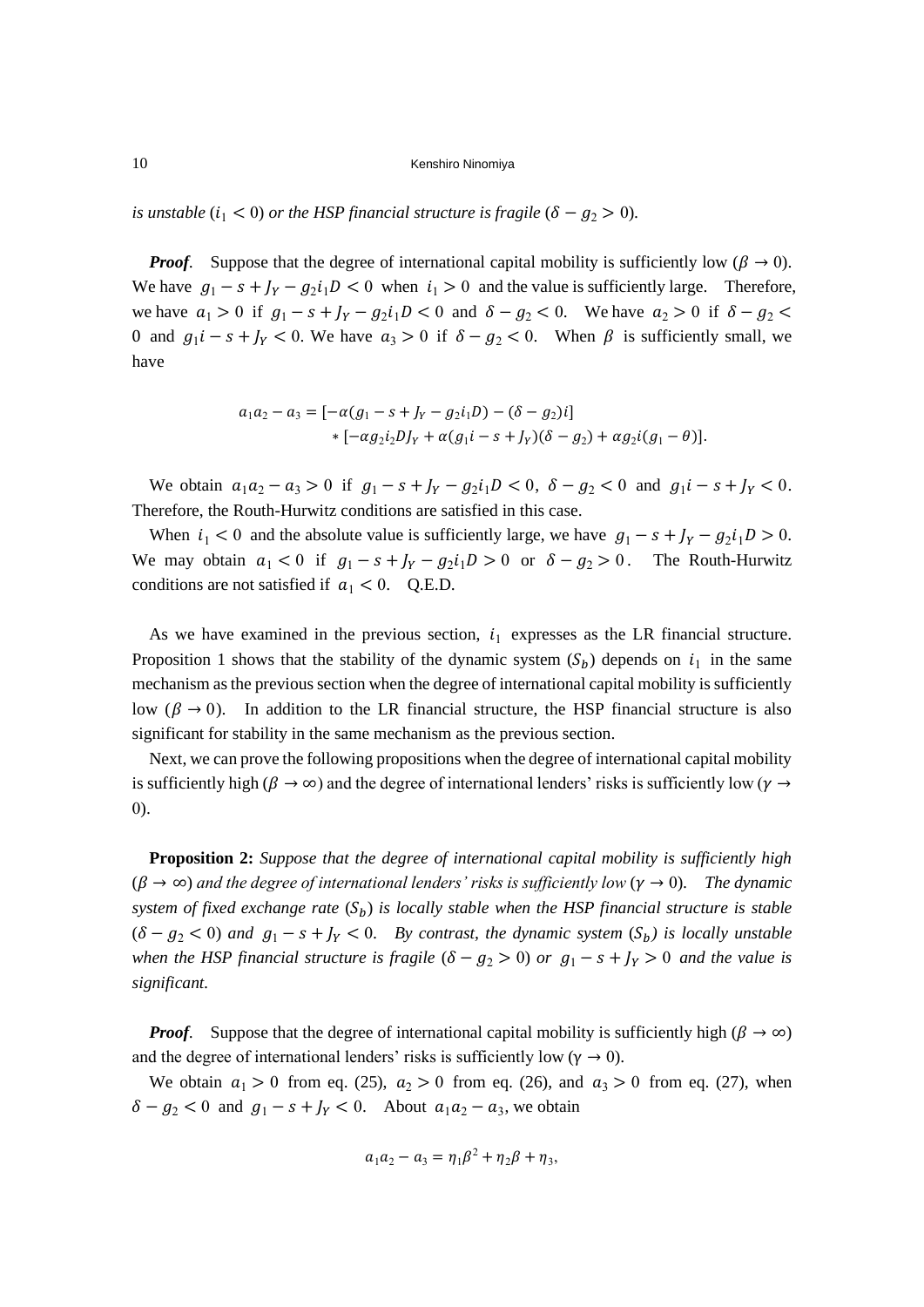where

$$
\eta_1 = [-(\delta - g_2)i - \alpha(g_1 - s + J_Y)]i_2^2.
$$

Therefore, we obtain  $a_1 a_2 - a_3 > 0$  if  $\delta - g_2 < 0$  and  $g_1 - s + J_Y < 0$ , when  $\beta$  is sufficiently high. In the above discussion, we have  $a_1 > 0$ ,  $a_2 > 0$ ,  $a_3 > 0$  and  $a_1 a_2 - a_3 >$ 0. Therefore, Routh-Hurwitz conditions are satisfied in this case.

By contrast, we obtain  $a_2 < 0$  when  $\delta - g_2 > 0$ . We obtain  $a_1 a_2 - a_3 < 0$  when  $g_1$  $s + J<sub>Y</sub> > 0$  and the value is significant. Therefore, Routh-Hurwitz conditions are not satisfied when  $\delta - g_2 > 0$  or  $g_1 - s + J_y > 0$  and the value is significant. Q.E.D.

Proposition 2 demonstrates that the stability of the dynamic system of fixed exchange rate  $(S_h)$ depends on the HSP financial structure and the sign of  $g_1 - s + J_y$ . The condition,  $g_1 - s +$  $J_Y > 0$ , means that the instability in the dynamic system  $(S_b)$  arises from only the real factor. High international capital mobility cannot mitigate instability in the system. By contrast,  $g_1$  –  $s + I_y < 0$ , means that the instability in the dynamic system  $(S_b)$  may arise from the LR financial structure. High international capital mobility can mitigate the instability in the system when the HSP financial structure is stable ( $\delta - g_2 < 0$ ).

For example, the unstable LR financial structure occurs when the interest rate  $i$  falls in spite of a rise in income Y  $(i_1 < 0)$ . As a result, the domestic interest rate i declines below the expected rate of return for holding foreign bonds  $i_f$  if high international capital mobility induces rapid capital outflow overseas, which means that the domestic money supply is inclined to decrease. Therefore, investment demand  $I$  is restrained by the rise in the domestic interest rate i and income Y will begin to decline.<sup>14)</sup>

$$
Y \uparrow \Rightarrow i \downarrow \Rightarrow i < i_f \Rightarrow H \downarrow \Rightarrow i \uparrow \Rightarrow I \downarrow \Rightarrow Y \downarrow.
$$

However, proposition 2 demonstrates that the high international capital mobility cannot mitigate the unstable HSP financial structure ( $\delta - g_2 > 0$ ). Asada (1995), who did not consider the HSP financial structure, presented instability in the fixed exchange rate system. Proposition 2 posits further instability in the fixed exchange rate system.

Furthermore, we can prove proposition 3, which follows, by invoking the Hopf bifurcation theorem.

**Proposition 3:** *Suppose that the LR financial structure is unstable*  $(i_1 < 0)$  *and the degree of international lenders' risk is sufficiently low*  $(\gamma \rightarrow 0)$  *in the dynamic system of fixed exchange rates*  $(S_h)$ . *There is one parameter value*  $\beta_0$  *at which Hopf bifurcation occurs when the HSP* 

<sup>14)</sup> These results are identical to Ninomiya (2007, 2018) who did not consider the HSP financial structure. He asserted that a dynamic system of fixed exchange rates becomes stable with high international capital mobility and low international lenders' risks.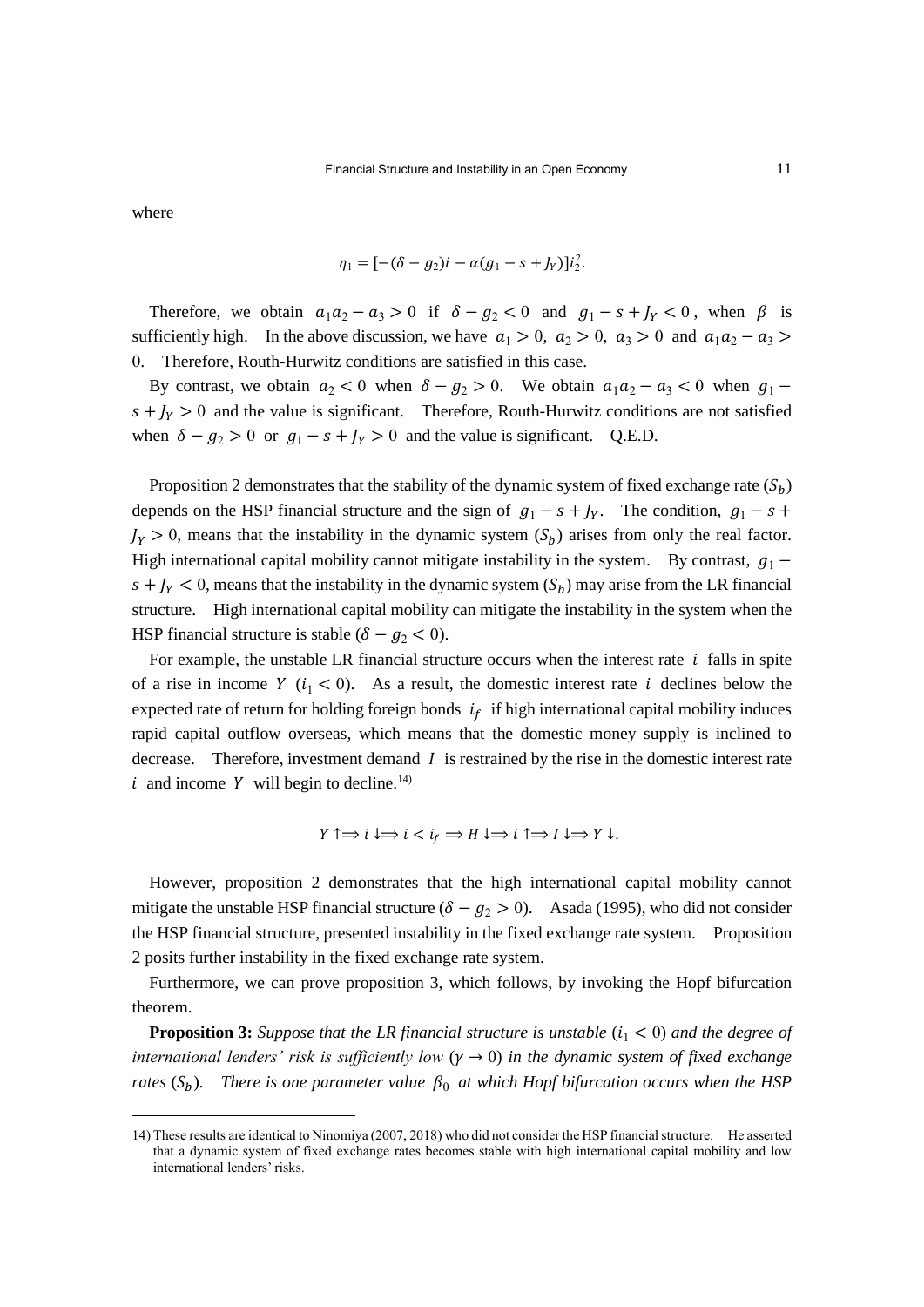*financial structure is stable*  $(\delta - g_2 < 0)$ ,  $g_1 - s + J_Y < 0$ , and  $g_1 i - s + J_Y < 0$ . Then if  $\beta$ *converges on*  $\beta_0$ , there exists at least one closed orbit around the equilibrium in the system  $(S_b)$ .

*Proof.* We suppose that the LR financial structure is unstable  $(i_1 < 0)$ , the HSP financial structure is stable  $(\delta - g_2 < 0)$ ,  $g_1 - s + J_Y < 0$ ,  $g_1 i - s + J_Y < 0$ , and the degree of international lenders' risk is sufficiently low ( $\gamma \rightarrow 0$ ) in the dynamic system of fixed exchange rates  $(S_h)$ .

If  $\beta$  is sufficiently large, we have  $a_1 a_2 - a_3 > 0$  from the proof of proposition 2. By contrast, if  $\beta$  is sufficiently small, we have  $a_1 a_2 - a_3 < 0$  from the proof of proposition 1 in spite of  $\delta - g_2 < 0$ . Since  $a_1 a_2 - a_3$  is a smooth and continuous function with  $\beta$ , there exists at least one value  $\beta_0$  at which  $a_1 a_2 - a_3 = 0$  and  $\partial (a_1 a_2 - a_3)/\partial \beta|_{\beta = \beta_0} \neq 0$ . Furthermore, we have  $a_2 > 0$  when  $\delta - g_2 < 0$ ,  $g_1 - s + J_Y < 0$ , and  $g_1 i - s + J_Y < 0$ .

Hence, the characteristic equation has a pair of imaginary roots  $\lambda_1 = \sqrt{a_2}i$ ,  $\lambda_2 = -\sqrt{a_2}i$  at  $\beta = \beta_0$ . From the Orlando formation, we obtain

$$
a_1 a_2 - a_3 = -(\lambda_1 + \lambda_2)(\lambda_2 + \lambda_3)(\lambda_3 + \lambda_1)
$$
  
=  $-2h(\lambda_3^3 + 2h_1\lambda_3 + h_1^2 + h_1^2).$ 

Differentiating this equation with  $\beta$ , we have

$$
\frac{\partial (a_1a_2-a_3)}{\partial \beta} = -2 \left[ \frac{\partial h_1}{\partial \beta} \left( \lambda_3^2 + 2h_1\lambda_3 + h_1^2 + h_2^2 \right) + h_1 \frac{\partial (\lambda_3^2 + 2h_1\lambda_3 + h_1^2 + h_2^2)}{\partial \beta} \right].
$$

Substituting  $h_1 = 0$  and  $h_2 = h$  into the above equation, we obtain

$$
\frac{\partial (a_1a_2-a_3)}{\partial \beta}|_{\beta=\beta_0}=-2(\lambda_3^2+h^2)\left[\frac{\partial h_1}{\partial \beta}|_{\beta=\beta_0}\right],
$$

where  $h_1$  is the real part of two complex conjugate numbers and  $h_2$  is the absolute value of the imaginary part. Therefore, if

$$
\frac{\partial (a_1 a_2 - a_3)}{\partial \beta} |_{\beta = \beta_0} \neq 0 \text{ then } \frac{\partial h_1}{\partial \beta} |_{\beta = \beta_0} \neq 0.
$$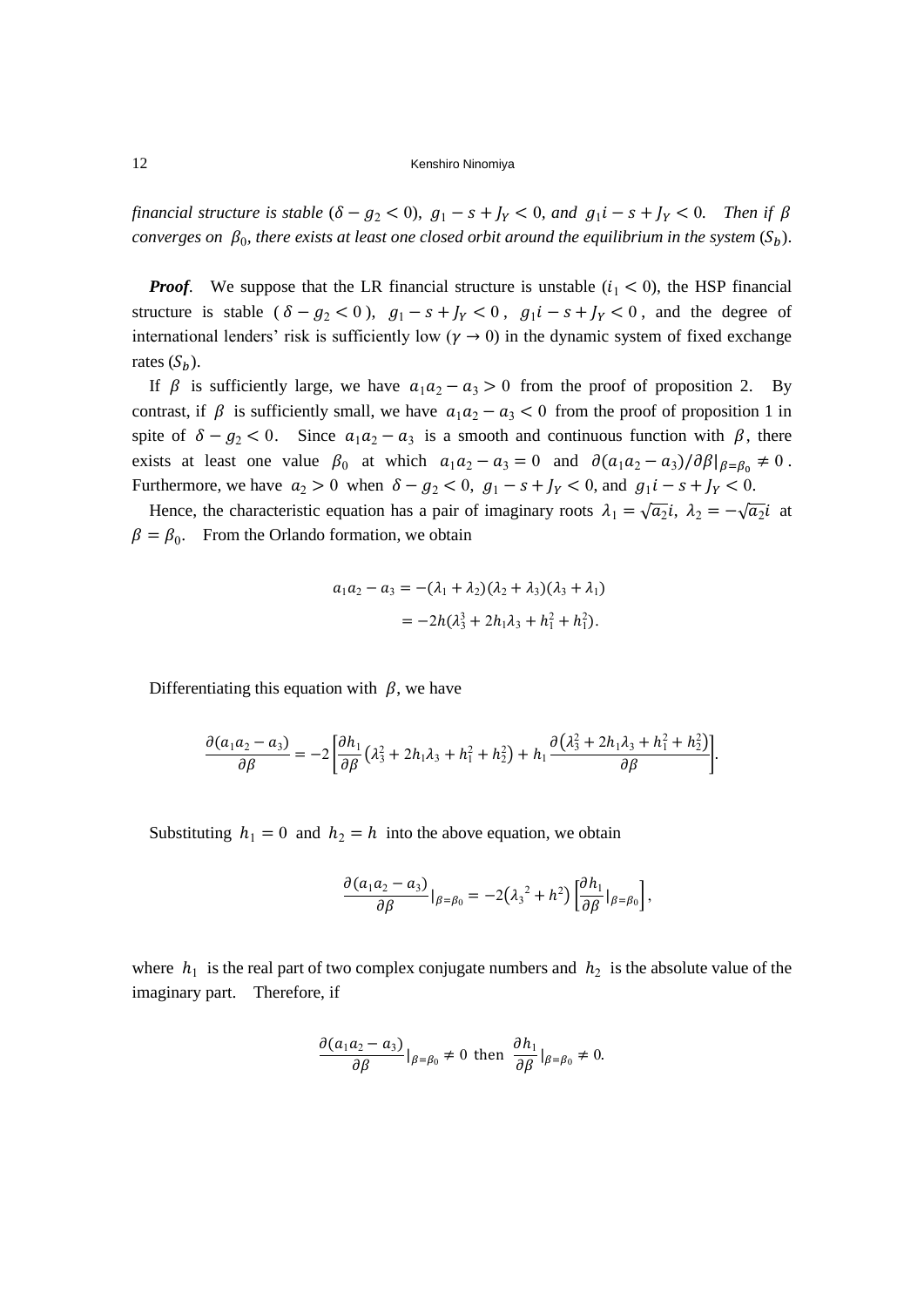From the above discussion, all the conditions in which Hopf bifurcation occurs are satisfied at the point  $\beta = \beta_0$ .<sup>15)</sup> Q.E.D.

Proposition 3 indicates a cycle in the fixed exchange rate system which occurs when the HSP financial structure is stable. This cycle is similar to Ninomiya (2007, 2018) who did not consider the HSP financial structure.

We obtain proposition 4 when the degree of international lenders' risks is high ( $\gamma \to \infty$ ).

**Proposition 4:** *The dynamic system of fixed exchange rate*  $(S_b)$  *is locally unstable when the degree of international lenders' risks is sufficiently high* ( $\gamma \rightarrow \infty$ ).

*Proof.* When  $\gamma$  is sufficiently large, we obtain

$$
\eta_1 = \alpha g_2 D \zeta_Y i_2^2 \gamma + \cdots < 0.
$$

If  $\beta$  is sufficiently large, we obtain  $a_1 a_2 - a_3 < 0$ . Therefore, Routh-Hurwitz conditions are not satisfied in this case. Q.E.D.

Proposition 4 indicates that the dynamic system of fixed exchange rate  $(S_h)$  is always unstable when international lenders' risks are high ( $\gamma \to \infty$ ). The mechanism of instability is as follows. We suppose that the economy is in a recession. There is a strong likelihood of default with the decline in income. This situation induces capital outflows and the economy will be in a depression. The instability does not depend on the LR and HSP financial structures.

$$
Y \downarrow \Longrightarrow \gamma \zeta \uparrow (\gt{i}) \Longrightarrow i - \gamma \zeta < i_f \Longrightarrow H \downarrow \Longrightarrow i \uparrow \Longrightarrow I \downarrow \Longrightarrow Y \downarrow.
$$

However, we believe that the stable LR and HSP financial structures are significant in the fixed exchange rate system. The stable financial structures may induce a decline in international lenders' risks. Proposition 1 and proposition 2 indicate that the dynamic system of fixed exchange rate  $(S_h)$  becomes stable in the case of low international lenders' risks when the LR and HSP financial structures are stable.

<sup>15)</sup> The method of this proof is based on Asada (1995) and Yoshida (1999). As regard to the Hopf bifurcation theorem, see Gandolfo (1997).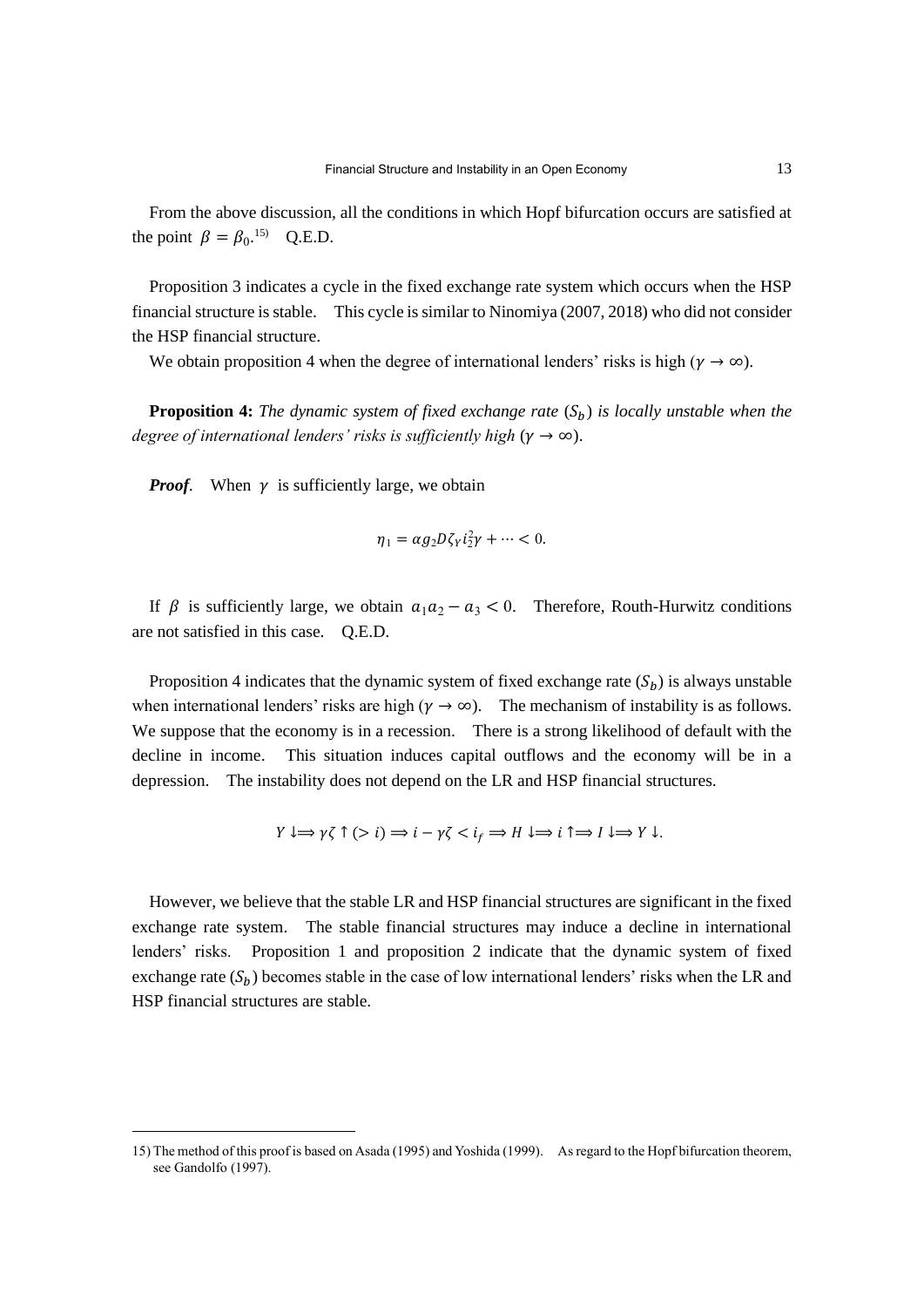### **3.2. The Case of the Floating Exchange Rate System**

Next, let's examine the dynamic system of floating exchange rate. We can formulate the model by adding three equations into eqs.  $(4)$ ,  $(8)$ ,  $(9)$ ,  $(11)$  and  $(16)-(19)$ :

$$
A = 0,\t(28)
$$

$$
\dot{\pi}^e = \rho(\pi - \pi^e),\tag{29}
$$

$$
H = \bar{H}.\tag{30}
$$

Equation (28) represents the equilibrium of the total balance of payment. Equation (29) formalizes the adaptive expectation hypothesis concerning the expected exchange rate. Equation (30) means that the money supply becomes an exogenous variable in the system of floating exchange rates.

We obtain the following dynamic system by ordering eqs.  $(4)$ ,  $(8)$ ,  $(9)$ ,  $(11)$ ,  $(16)-(19)$ , and  $(29)-(30)$ :

$$
\dot{Y} = \alpha [c(1 - \theta)Y + C_0 + g_1 Y - g_2 (i_0 + i_1 Y - i_2 \bar{H})D - g_0 + J(Y, \pi) - Y],
$$
\n(31)

$$
\dot{D} = [g_1 Y - g_2 (i_0 + i_1 Y - i_2 \bar{H}) D - g_0] - \theta Y + \delta (i_0 + i_1 Y - i_2 \bar{H}) D, \tag{32}
$$

$$
A = J(Y, \pi) + \beta [(i_0 + i_1 Y - i_2 \bar{H}) - \gamma \zeta(Y) - i_f - (\pi^e/\pi) + 1] = 0,
$$
\n(33)

$$
\dot{\pi}^e = \rho(\pi - \pi^e), \quad \rho > 0. \tag{34}
$$

Solving eq. (33) with respect to  $\pi$ , we have the following equation:

$$
\pi = \pi(Y, \pi^e), \n\pi_Y = -\frac{J_Y \pi + \beta (i_1 - \gamma \zeta_Y) \pi}{J_\pi \pi + \beta} \ge 0, \quad \pi_{\pi^e} = \frac{\beta}{J_\pi \pi + \beta} > 0.
$$
\n(35)

Substituting eq. (35) into eqs. (31) and (34), we define the dynamic system of floating exchange rate  $(S_c)$  as follows:

$$
\dot{Y} = \alpha[c(1-\theta)Y + C_0 + g_1Y - g_2(i_0 + i_1Y)D - g_0 + J(Y, \pi(Y, \pi^e)) - Y],
$$
\n(S<sub>c</sub>, 1)

$$
\dot{D} = [g_1 Y - g_2 (i_0 + i_1 Y) D - g_0] - \theta Y + \delta (i_0 + i_1 Y) D, \qquad (S_c. 2)
$$

$$
\dot{\pi}^e = \rho[\pi(Y, \pi^e) - \pi^e].\tag{S_c.3}
$$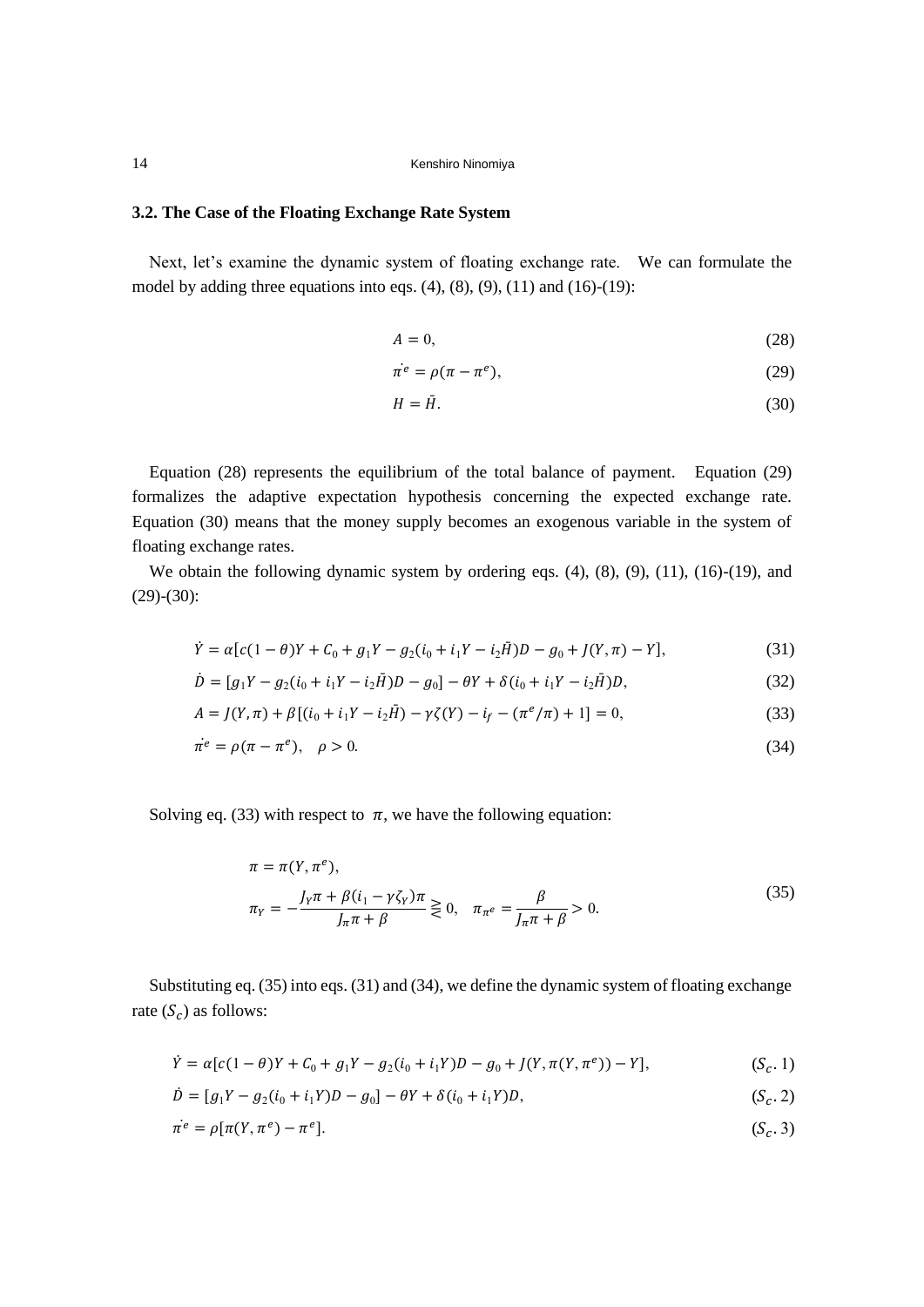The Jacobian matrix of the system  $(S_c)$  is given by

$$
J_c = \begin{pmatrix} g_{11} & g_{12} & g_{13} \\ g_{21} & g_{22} & 0 \\ g_{31} & 0 & g_{33} \end{pmatrix},
$$
 (36)

where

$$
g_{11} = \alpha [g_1 - s - g_2 i_1 D + J_Y + J_\pi \pi_Y], \quad g_{12} = -\alpha g_2 i,
$$
  
\n
$$
g_{13} = \alpha J_\pi \pi_\pi e > 0, \quad g_{21} = g_1 + (\delta - g_2) i_1 D - \theta,
$$
  
\n
$$
g_{22} = (\delta - g_2) i, \quad g_{31} = \rho \pi_Y, \quad g_{33} = \rho (\pi_\pi e - 1).
$$

Moreover, the characteristic equation of this system is

$$
\lambda^3 + b_1 \lambda^2 + b_2 \lambda + b_3 = 0,\tag{37}
$$

where

$$
b_1 = -g_{11} - g_{22} - g_{33},\tag{38}
$$

$$
b_2 = g_{11}g_{22} - g_{12}g_{21} + g_{11}g_{33} - g_{13}g_{31} + g_{22}g_{33},
$$
\n(39)

$$
b_3 = -g_{11}g_{22}g_{33} + g_{12}g_{21}g_{33} - g_{13}g_{21}g_{32} + g_{13}g_{22}g_{31}.
$$
 (40)

To begin with, we investigate the case where the degree of international capital mobility is sufficiently low ( $\beta \to 0$ ). When  $\beta$  is sufficiently low, we have  $\pi_Y \to -J_Y/J_\pi$ ,  $\pi_{\pi}e \to 0$  and  $g_{33} = -\rho$ . Therefore, we obtain

$$
b_1 = -\alpha(g_1 - s - g_2 i_1 D) - (1 - g_2)i + \rho,
$$
  
\n
$$
b_2 = \alpha g_2 i (s - \theta) + \alpha (g_1 - s - g_2 i_1 D)(\delta i - \rho) + \alpha g_2 i \delta i_1 D,
$$
  
\n
$$
b_3 = -\rho [-\alpha(g_1 - s)\delta i + \alpha g_2 i(-s + \theta)] > 0.
$$

We can prove the following proposition when the HSP financial structure is stable ( $\delta \rightarrow 0$ ) as follows:

**Proposition 5:** *Suppose that the degree of international capital mobility is sufficiently low*  $(\beta \to 0)$  and the HSP financial structure is stable  $(\delta \to 0)$ . The stability of the dynamic system *of floating exchange rates*  $(S_c)$  *depends on the LR financial structure*  $(i_1)$ . *The dynamic system*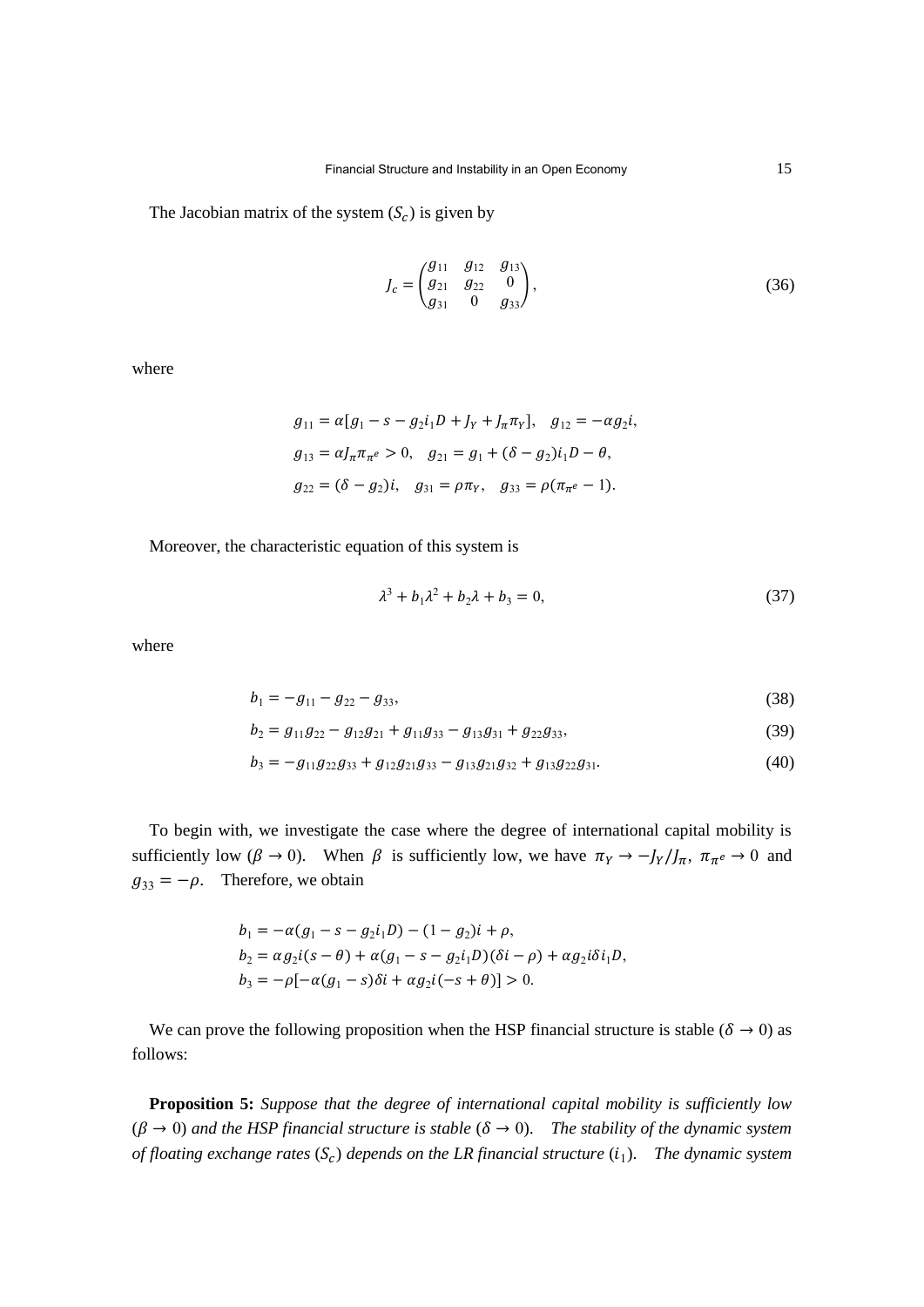$(S_c)$  is locally stable if  $i_1 > 0$ , the value of  $i_1$  is large, and  $g_1 - s - g_2 i_1 D < 0$ . By contrast, *the dynamic system*  $(S_c)$  *is locally unstable if*  $i_1 < 0$  *and the absolute value of*  $i_1$  *is large.* 

*Proof.* Suppose that the degree of international capital mobility is sufficiently low ( $\beta \rightarrow 0$ ) and the HSP financial structure is stable ( $\delta \rightarrow 0$ ). We obtain

$$
b_1 = -\alpha(g_1 - s - g_2 i_1 D) + g_2 i + \rho,
$$
  
\n
$$
b_2 = \alpha g_2 i (s - \theta) - \alpha (g_1 - s - g_2 i_1 D)\rho,
$$
  
\n
$$
b_3 = \alpha g_2 i (s - \theta)\rho > 0,
$$
  
\n
$$
b_1 b_2 - b_3 = -\alpha^2 (g_1 - s - g_2 i_1 D) g_2 i (s - \theta) + \alpha^2 (g_1 - s - g_2 i_1 D)^2 \rho
$$
  
\n
$$
+ \alpha (g_2 i)^2 (s - \theta) - \alpha (g_1 - s - g_2 i_1 D) \rho g_2 i - \alpha (g_1 - s - g_2 i_1 D) \rho^2.
$$

Therefore, we obtain  $b_1 > 0$ ,  $b_2 > 0$ , and  $b_1b_2 - b_3 > 0$  if  $i_1 > 0$ , the value of  $i_1$  is large, and  $g_1 - s - g_2 i_1 D < 0$ . Because of  $b_3 > 0$ , the Routh-Hurwitz conditions are satisfied.

On the other hand, we obtain  $b_1 < 0$  if  $i_1 < 0$  and the absolute value of  $i_1$  is large. Therefore, the Routh-Hurwitz conditions are not satisfied in this case. Q.E.D.

**Proposition 6:** *Suppose that the degree of international capital mobility is sufficiently low*  $(\beta \rightarrow 0)$ . The dynamic system of floating exchange rates  $(S_c)$  is unstable if the HSP financial *structure is fragile (the financial condition effect is large*  $(\delta > 0)$  *and the debt effect is small*  $(g_2 \to 0)$ ).

*Proof.* Suppose that the degree of international capital mobility is sufficiently low ( $\beta \rightarrow 0$ ) and the financial condition effect is large ( $\delta > 0$ ). We have

$$
b_1b_2 - b_3 = -\alpha(g_1 - s)i^2\delta^2 + \cdots
$$

Therefore, we obtain  $b_1 b_2 - b_3 < 0$  since  $g_1 - s > 0$ . The Routh-Hurwitz conditions are not satisfied in this case. Q.E.D.

Proposition 5 and proposition 6 indicate that the stability of dynamic system of floating exchange rates  $(S_c)$  depends on the financial structures in the case of low international capital mobility ( $\beta \rightarrow 0$ ). The stable LR and HSP financial structures are also significant in this case.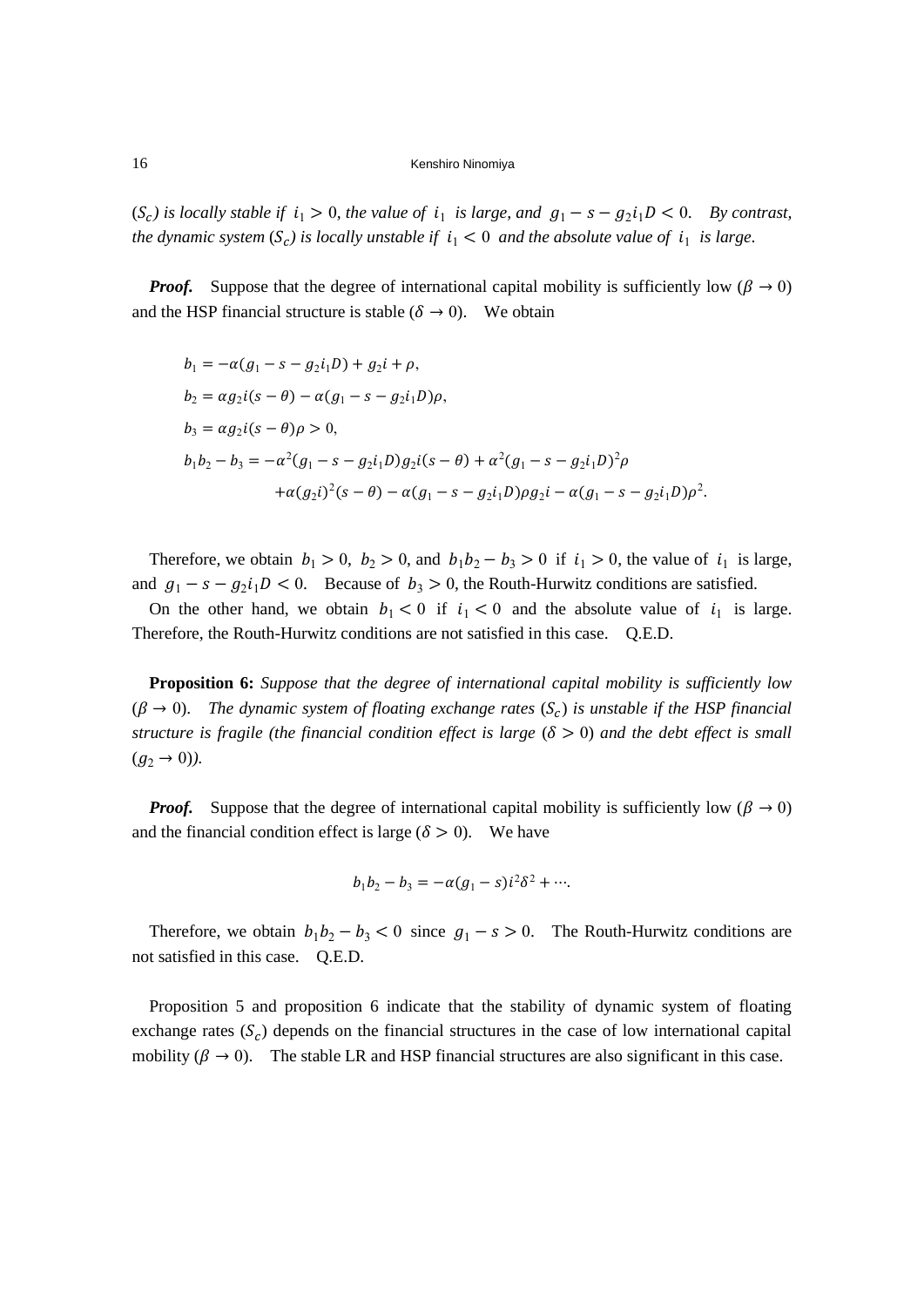We examine the case of high international capital mobility ( $\beta \to \infty$ ).<sup>16</sup> In this case, we obtain the following propositions. In the case of low international lenders' risks ( $\gamma \to 0$ ), we obtain proposition 7 as follows:

**Proposition 7:** *Suppose that the degree of international capital mobility is sufficiently hig*h  $(\beta \to \infty)$  and the degree of international lenders' risks is sufficiently low  $(\gamma \to 0)$ . The dynamic system of floating exchange rates (S<sub>c</sub>) is locally stable when the HSP financial structure is stable  $( \delta - g_2 < 0 )$  *and the LR financial structure is stable*  $(i_1 > 0)$ . *By contrast, the dynamic system*  $(S_c)$  becomes unstable if the LR financial structure is unstable  $(i_1 < 0)$  or the HSP financial *structure is fragile*  $(\delta - g_2 > 0)$ .

*Proof.* Suppose that the degree of international capital mobility is sufficiently high ( $\beta \rightarrow \infty$ ) and the degree of international lenders' risks is sufficiently low ( $\gamma \to 0$ ). We obtain

$$
b_1 = \alpha J_\pi \pi i_1 \beta + \cdots,
$$
  
\n
$$
b_2 = -\frac{J_\pi \pi (\delta - g_2) i}{J_\pi \pi + \beta} i_1 \beta + \frac{\alpha J_\pi \pi}{(J_\pi \pi + \beta)^2} i_1 \beta + \cdots,
$$
  
\n
$$
b_3 = \frac{1}{(J_\pi \pi + \beta)^2} [-\alpha J_\pi (\delta - g_2) i \rho(i_1) \pi \beta^2 + \cdots].
$$

We obtain  $b_1 > 0$  when  $i_1 > 0$ . We also obtain  $b_2 > 0$  and  $b_3 > 0$  when  $i_1 > 0$  and  $\delta - g_2 < 0$ .

Ordering (38), (39) and (40), we have

$$
b_1b_2-b_3=-g_{11}b_2-g_{22}(g_{11}g_{22}-g_{12}g_{21}).
$$

Therefore, we obtain  $b_1 b_2 - b_3 > 0$  if  $g_{11} > 0$ ,  $b_2 > 0$ ,  $g_{22} < 0$ , and  $g_{11} g_{22} - g_{12} g_{21} > 0$ . We have

$$
g_{11}g_{22}-g_{12}g_{21}=-\frac{J_{\pi}\pi(\delta-g_2)i}{J_{\pi}\pi+\beta}(i_1)\beta+\cdots
$$

Therefore, we obtain  $b_1b_2 - b_3 > 0$  if  $i_1 > 0$  and  $\delta - g_2 < 0$ .

<sup>16)</sup>  $g_{33} = \rho(\pi_{\pi^e} - 1) = \rho\left(\frac{\beta}{1 \pi}\right)$  $\frac{\beta}{J_{\pi}\pi+\beta} - \frac{J_{\pi}\pi+\beta}{J_{\pi}\pi+\beta}$  $\left(\frac{J_{\pi}\pi+\beta}{J_{\pi}\pi+\beta}\right) = \rho \left(\frac{-J_{\pi}\pi}{J_{\pi}\pi+\beta}\right)$  $\frac{-j_{\pi}n}{j_{\pi}\pi+\beta}$ . Therefore, we obtain  $g_{33} = 0$  when  $\beta$  is sufficiently large.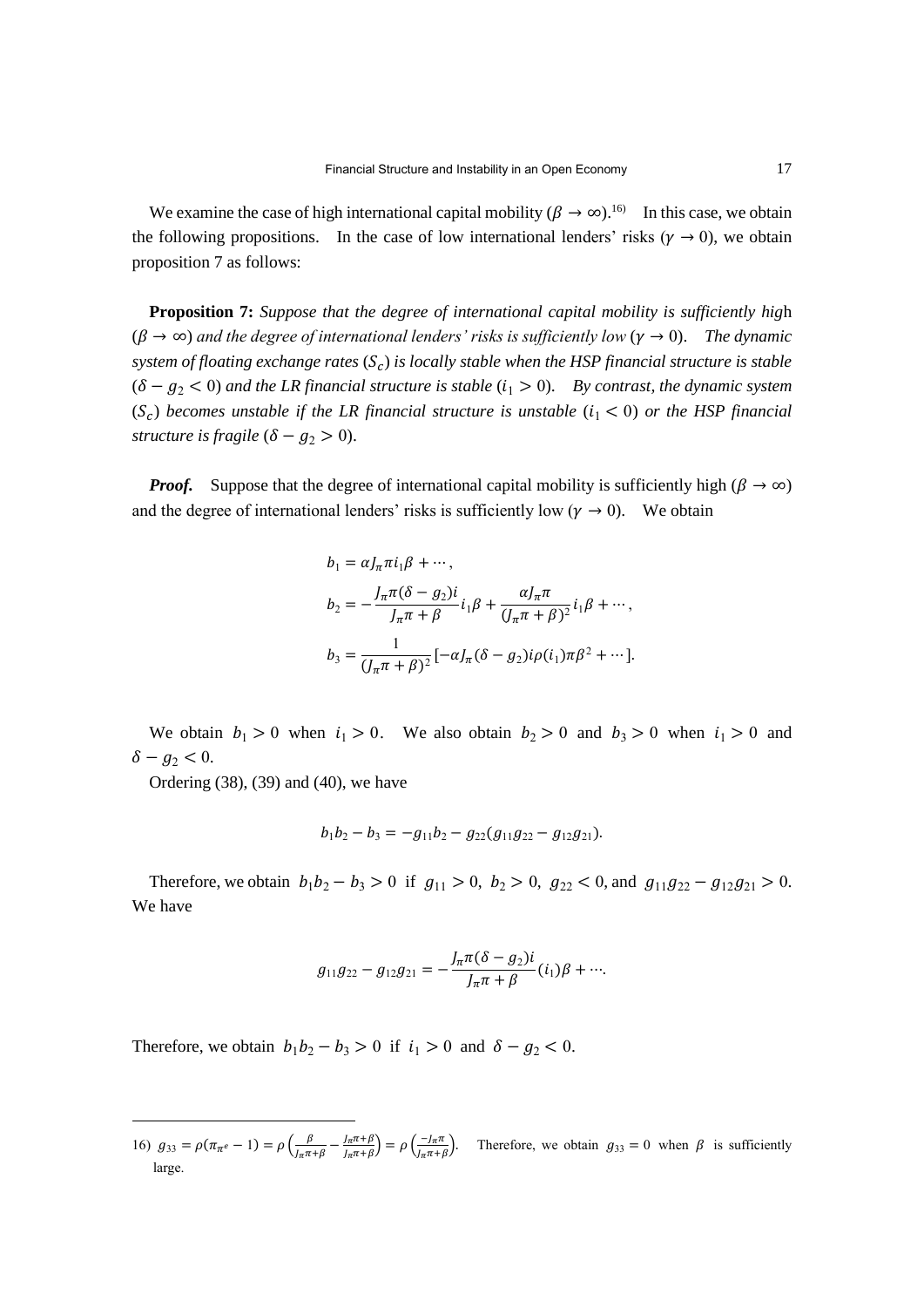In the above discussion, we obtain  $b_1 > 0$ ,  $b_2 > 0$ ,  $b_3 > 0$ , and  $b_1b_2 - b_3 > 0$  when  $i_1 > 0$ and  $\delta - g_2 < 0$ . The Routh-Hurwitz conditions are satisfied in this case. By contrast, we obtain  $b_1 < 0$  when  $i_1 < 0$ . We obtain  $b_3 < 0$  when  $i_1 > 0$  and  $\delta - g_2 > 0$ . Therefore, the Routh-Hurwitz conditions are not satisfied when  $i_1 < 0$  or  $\delta - g_2 > 0$ . Q.E.D.

In the case of high international lenders' risks ( $\gamma \to \infty$ ), we obtain proposition 8 as follows:

**Proposition 8:** *Suppose that the degree of international capital mobility is sufficiently high*  $(\beta \to \infty)$  *and the degree of international lenders' risks is sufficiently high*  $(\gamma \to \infty)$ . *The* dynamic system of floating exchange rates  $(S_c)$  is locally stable when the effect of the interest*bearing debt burden is stable*  $(\delta - g_2 < 0)$ . *By contrast, the dynamic system*  $(S_c)$  *becomes unstable if the HSP financial structure is fragile*  $(\delta - g_2 > 0)$ .

*Proof.* Suppose that the degree of international capital mobility is sufficiently high ( $\beta \rightarrow \infty$ ) and the degree of international lenders' risks is sufficiently high ( $\gamma \to \infty$ ). We obtain

$$
b_1 = \alpha \gamma J_\pi \zeta_\gamma \pi \beta + \dots > 0,
$$
  
\n
$$
b_2 = \frac{J_\pi \pi (\delta - g_2) i}{J_\pi \pi + \beta} \zeta_\gamma \gamma \beta - \frac{\alpha J_\pi \pi \rho}{(J_\pi \pi + \beta)^2} \zeta_\gamma \gamma \beta + \dots,
$$
  
\n
$$
b_3 = \frac{1}{(J_\pi \pi + \beta)^2} [-\alpha J_\pi (\delta - g_2) i \rho (-\gamma \zeta_\gamma) \pi \beta^2 + \dots].
$$

We obtain  $b_1 > 0$ . We also obtain  $b_2 > 0$  and  $b_3 > 0$  when  $\delta - g_2 < 0$ . About  $b_1b_2 - b_3$ , we have

$$
b_1b_2-b_3=-g_{11}b_2-g_{22}(g_{11}g_{22}-g_{12}g_{21}).
$$

Therefore, we obtain  $b_1 b_2 - b_3 > 0$  if  $g_{11}$  (or  $b_1$ ) > 0,  $b_2 > 0$ ,  $g_{22} < 0$ , and  $g_{11} g_{22}$  –  $g_{12}g_{21} > 0$ . We have

$$
g_{11}g_{22}-g_{12}g_{21}=-\frac{J_{\pi}\pi(\delta-g_2)i}{J_{\pi}\pi+\beta}(-\gamma\zeta_{Y})\beta+\cdots.
$$

Therefore, we obtain  $b_1b_2 - b_3 > 0$  if  $\delta - g_2 < 0$ .

In the above discussion, we obtain  $b_1 > 0$ ,  $b_2 > 0$ ,  $b_3 > 0$ , and  $b_1b_2 - b_3 > 0$  when  $\delta$  $g_2$  < 0. The Routh-Hurwitz conditions are satisfied in this case. On the contrary, we obtain  $b_3 < 0$  when  $\delta - g_2 > 0$ . Therefore, the Routh-Hurwitz conditions are not satisfied when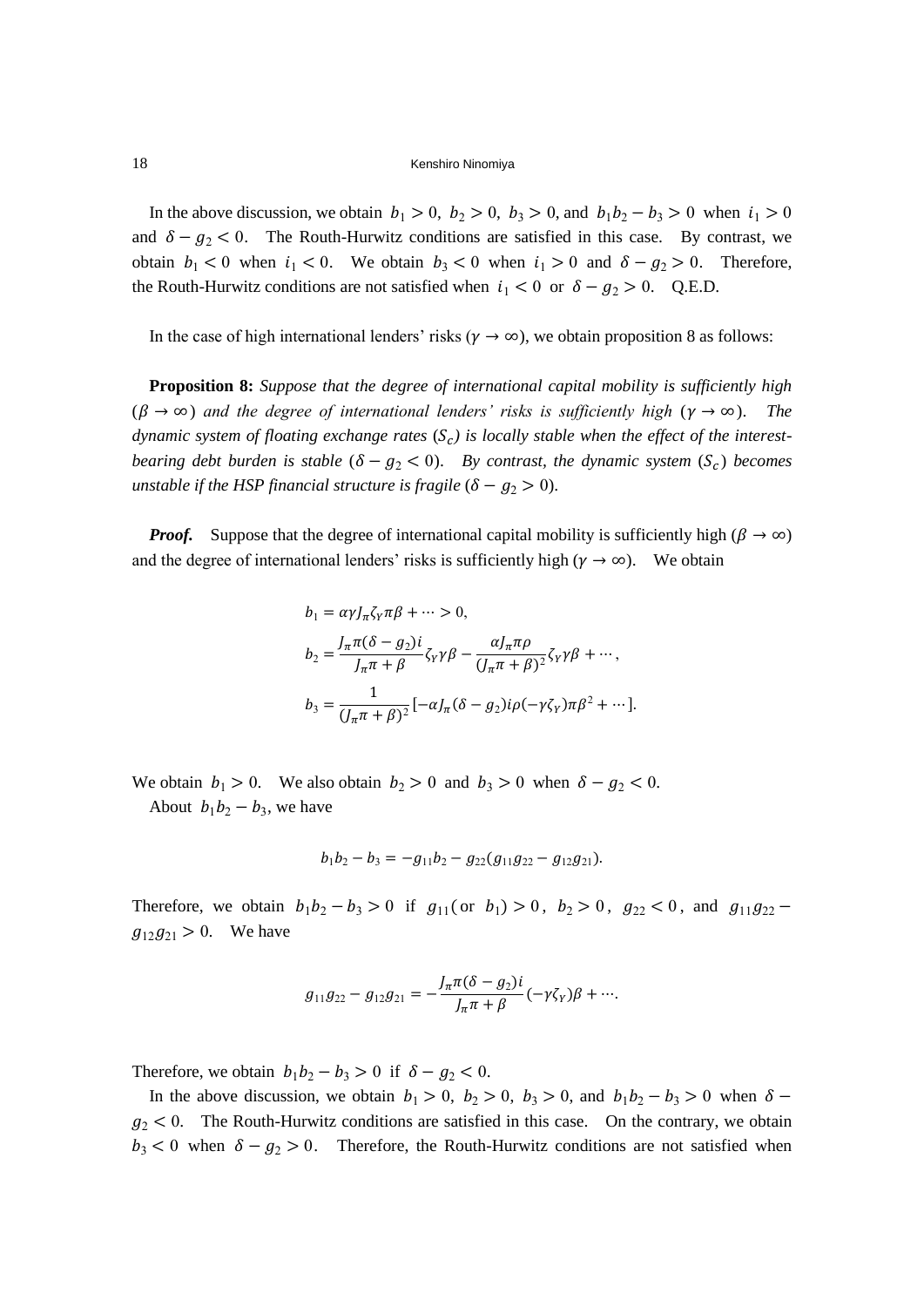$\delta - q_2 > 0$ . Q.E.D.

Proposition 7 and proposition 8 indicate that the stability of dynamic system of floating exchange rates  $(S_c)$  depends on the LR and HSP financial structures in the case of high capital mobility. The stable financial structures are also significant in the cases of both high and low international lenders' risks.

Asada (1995) and Ninomiya (2007, 2018) posited that the floating exchange rate system is stable in the case of high international capital mobility. Ninomiya (2007, 2018) presented that the system is stable in the case of high international capital mobility and high international lenders' risks even if the LR financial structure is unstable. As mentioned, Ninomiya (2007, 2018) did not consider the HSP financial structure. Proposition 7 and proposition 8 indicate that the system of floating exchange rates is unstable in the case of high international capital mobility and high international lenders' risks when the HSP financial structure is fragile.

The fixed exchange rate system was severely criticized in the context of the Asian monetary crisis. The fixed exchange rate system was changed to a floating exchange rate system in many Asian countries such as Korea. However, proposition 8 implies that the fragile HSP financial structure might be crucial for the Asian monetary crisis. Monetary crises may occur in both fixed and floating exchange rate systems if the HSP financial structures are fragile.

# **4. CONCLUSION**

This study considered two types of Minskian financial structures — LR and HSP — and discussed financial instability and cycles in an open economy. Kregel (1997) emphasized the significance of margins of safety for financial instability. The LR financial structure affects margins of safety and interest rates. Minsky also emphasized increasing financial fragility, which refers to hedging, speculation and Ponzi finance (HSP). The related mathematical models interpreted enlargement in firms' debt burdens as the source of increasing financial fragility.

The paper examines the effects of international capital mobility and international lenders' risks and demonstrates the significance of the LR and HSP financial structures in fixed and floating exchange rate systems. The main conclusions of this paper are as follows:

In the dynamic system of fixed exchange rates  $(S_h)$ ,

- 1) The stability of the dynamic system  $(S_b)$  depends on the LR and HSP financial structures in the case of low international capital mobility.
- 2) The stability of the dynamic system  $(S_b)$  depends on the HSP financial structure and the sign of  $g_1 - s + J_y$  in the case of high international capital mobility and low international lenders' risks.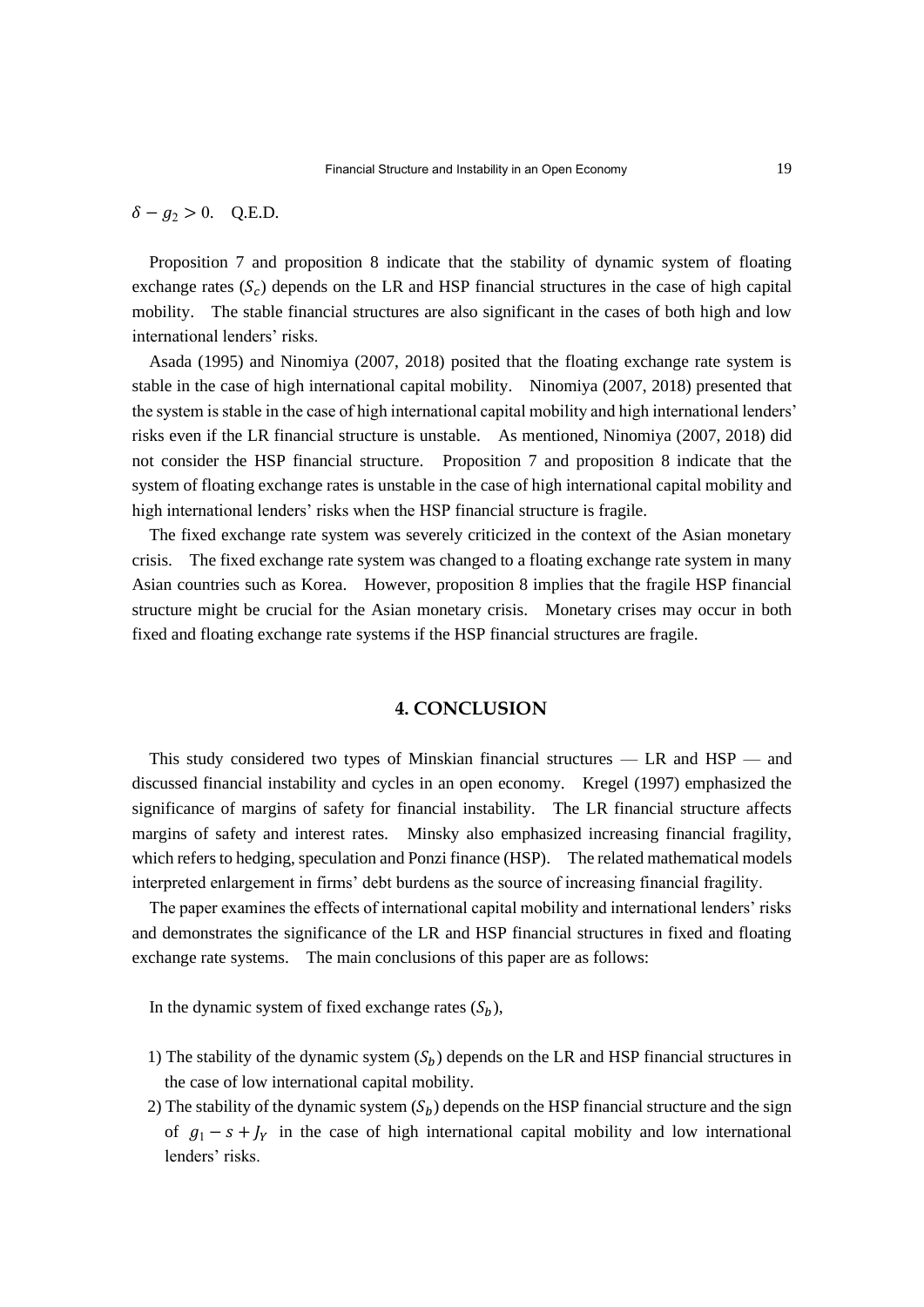- 3) There exists at least one closed orbit around the equilibrium in the dynamic system of fixed exchange rate  $(S_h)$  under some conditions.
- 4) The dynamic system of  $(S_h)$  is always unstable when the degree of international lenders' risks is sufficiently high.

In the dynamic system of floating exchange rates  $(S_c)$ ,

- 5) The stability of dynamic systems  $(S_c)$  depends on the LR and HSP financial structures in the case of low capital mobility.
- 6) The stability of dynamic systems  $(S_c)$  depends on the LR and HSP financial structures in the case of high international capital mobility and low international lenders' risks.
- 7) The stability of dynamic systems  $(S_c)$  depends on the HSP financial structure in the case of high international capital mobility and high international lenders' risks.

These conclusions are reflective of the fact that we considered financial structures in dynamic systems. We would like to emphasize the significance of stable financial structures in order to stabilize an open economy. In other words, these conclusions imply that monetary crises can occur both in systems which exhibit fixed or floating exchange rates. Korea might fall into a financial crisis if the Korean HSP financial structures become fragile.

Many aspects of this paper remain to be developed further. For instance, this study is limited to theoretical exposition. Ninomiya and Tokuda (2012) examined the LR financial structure using VAR analysis. In a future study we will examine the HSP financial structure empirically. It is important to examine monetary policy and institutional frameworks in order to avoid financial instability. Furthermore, we need to introduce a dynamic equation of governments' deficits (governments' debt burden) to examine the sovereign problems such as those experienced in Greece.

# **REFERENCES**

Adachi, H., *The Theory of Macrodynamics*, Yuhikaku Publishing, 1994. (in Japanese)

Asada, T., "Kaldorian Dynamics in an Open Economy," *Journal of Economics*, 62(3), 1995, pp. 239-269.

————, "Inflation Targeting Policy in a Keynesian Dynamic Model with Debt Accumulation: Japanese Perspective," in C. Chiarella, P. Flaschel, R. Franke, and W. Semmler, eds., *Quantitative and Empirical Analysis of Nonlinear Dynamic Macromodels*, Elsevier, 2006a, pp. 517-544.

————, "Stabilization Policy in a Keynes-Goodwin Model with Debt Accumulation," *Structural Change and Economic Dynamics*, 17, 2006b, pp. 466-485.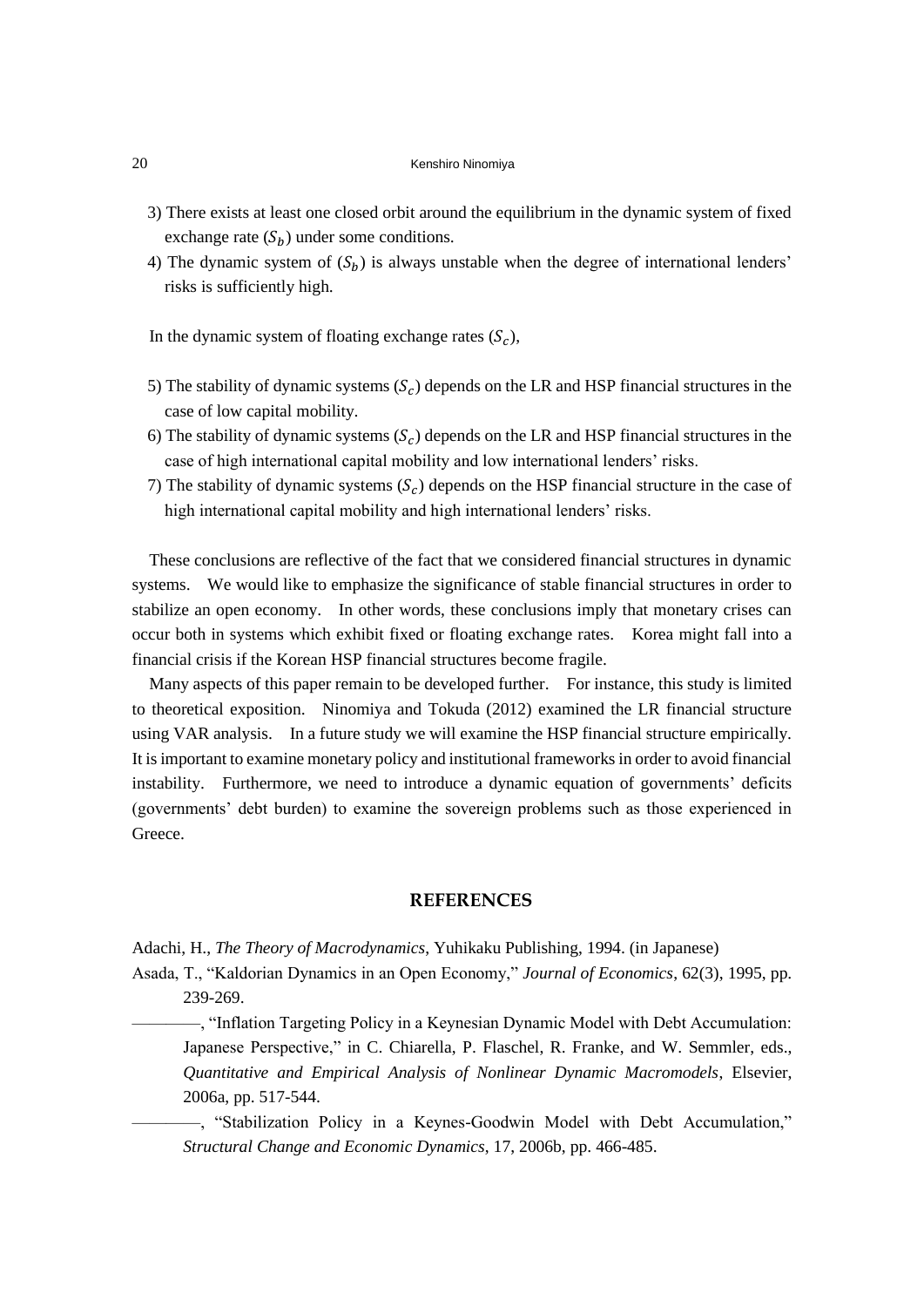- Asada, T., M. Demetrian, and R. Zimka, "On Dynamics in a Keynesian Model of Monetary and Fiscal Stabilization Policy Mix with Twin Debt Accumulation," *Metroeconomica*, 70, 2019, pp. 365-383.
- Charles, S., "Corporate Debt, Variable Retention Rate and the Appearance of Financial Fragility," *Cambridge Journal of Economics*, 32(5), 2008a, pp. 781-795.
	- ————, "Teaching Minsky's Financial Instability Hypothesis: a Manageable Suggestion," *Journal of Post Keynesian Economics*, 31(1), 2008b, pp. 125-138.
	- ————, "A Post-Keynesian Model of Accumulation with Minskian Financial Structure," *Review of Political Economy*, 20(3), 2008c, pp. 319-331.
- Dos Santos, H. C. and G. Zezza, "A Simplified, 'Benchmark', Stock-Flow Consistent Post-Keynesian Growth Model," *Metroeconomica*, 59(3), 2008, pp. 441-478.
- Foley, D. K., "Financial Fragility in Developing Economics," in A.K. Dutt and J. Ros, eds., *Development Economics and Structuralist Macroeconomics*, Edward Elgar, 2003, pp. 157-168.
- Franke, R. and W. Semmler, "Debt-Financing of Firms, Stability, and Cycles in a Dynamical Macroeconomic Growth Model," in W. Semmler, ed., *Financial Dynamics and Business Cycles: New Perspective*, M. E. Sharpe, 1989, pp. 38-64.
- Gandolfo, G., *Economic Dynamics*. Springer, 1997.
- Godley, W. and M. Lavoie, *Monetary Economics: An Integrated Approach to Credit and Wealth*, Palgrave, Macmillan, 2007.
- Hein, E., "Interest Rate, Debt, Distribution and Capital Accumulation in a Kaleckian Model," *Metroeconomica*, 58(2), 2007, pp.337-352.
- Hur, S. K. and S. T. Kim, "Fiscal Policies of Korea through the Global Financial Crisis," *Korea and the World Economy*, 13(3), 2012, pp. 395-418.
- Ito, T., "Asian Currency Crises and the IMF," *The Economic Review*, 50(1), 1999, pp. 68- 93. (in Japanese)
- Jarsulic, M., "Debt and Macro Stability," *Eastern Economic Journal*, 15, 1990, pp. 91-100.
- Keen, S., "Finance and Economic Breakdown Modelling Minsky's 'Financial Instability Hypothesis'," *Journal of Post Keynesian Economics*, 17, 1995, pp. 607-635.
- Kregel, J.A., "Margin of Safety and Weight of Argument in Generating Financial Fragility," *Journal of Economic Issues*, 31(2), 1997, pp. 543-548.
	- ————, "Yes, 'It' Did Happen Again: The Minsky Crisis in Asia," in R. Bellofiore and P. Ferri, eds., *Financial Keynesianism and Market Instability*, Edward Elgar, 2000, pp. 194-212.
	- ————, "Using Minsky's Cushions of Safety to Analyze the Crisis in the U.S. Subprime Mortgage Market," *International Journal of Political Economy*, 37(1), 2008, pp. 3-23.
- Lima, G. T. and J. A. Meirelles, "Macroeconomics of Debt Regimes, Financial Instability and Growth," *Cambridge Journal of Economics*, 31(4), 2007, pp. 563-580.
- Minsky, H. P., *John Maynard Keynes*, Columbia University Press, 1975.
	- ————, *Can "It" Happen Again?: Essays on Instability and Finance*, M. E. Sharpe, 1982.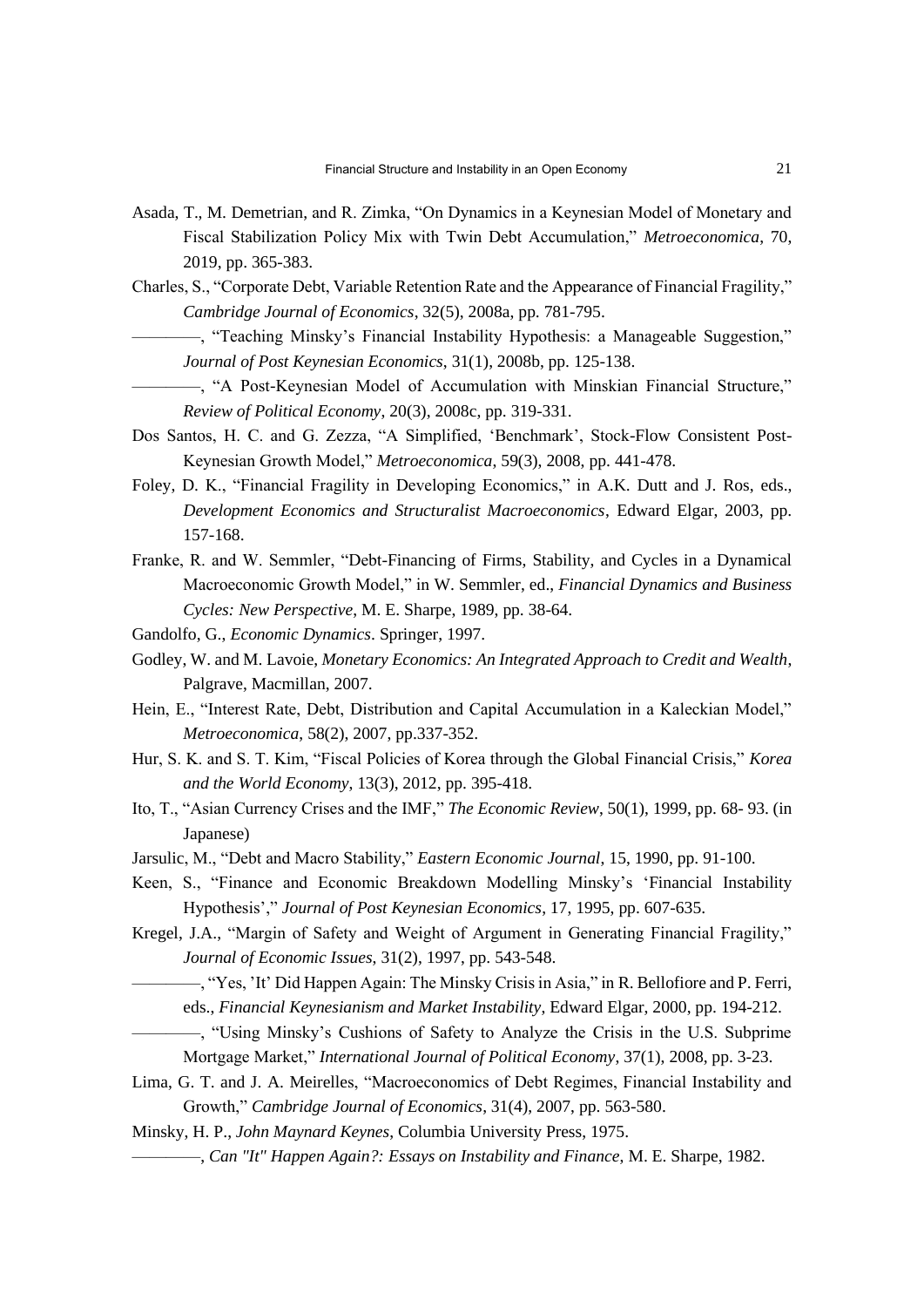————, *Stabilizing an Unstable Economy*, Yale University Press, 1986.

- Ninomiya, K., *Macroeconomics of Financial Crises*, Chuokeizai sha, 2006. (in Japanese)
	- ————, "Open Economy Financial Instability," *Journal of the Korean Economy*, 8(2), 2007, pp. 329-355.
	- ————, "Debt Burden, Confidence, and Financial Instability and Cycles," *Political Economy Quarterly*, 51(4), 2015, pp. 85-93. (in Japanese)
	- ————, "Financial Structure, Financial Instability, and Inflation Targeting," *Evolutionary and Institutional Economics Review*, 13(1), 2016, pp. 23-36.
	- ————, "Financial Structure, Cycle and Instability," *CRR Discussion Paper* B-15, Faculty of Economics, Shiga University, 2017.
- ————, *Macrodynamics of Financial Instability*, Otsuki Shoten Publishers, 2018. (in Japanese)
- Ninomiya, K. and M.Tokuda, "Structural Change and Financial Instability in an Open Economy," *Korea and the World Economy*, 13(1), 2012, pp. 1-37.
	- ————, "Financial Instability in Japan: Debt, Confidence, and Financial Structure," *Research in Political Economy*, 32, 2017, pp. 39-61.
	- ————, "Structural Change and Financial Instability in the US Economy," *Evolutionary and Institutional Economic Review*, 18(1), 2021, pp. 205-226.
- Nishi, H., "A Dynamic Analysis of Debt-led and Debt Burdened Growth Regimes with Minskian Financial Structure," *Metroeconomica*, 63(4), 2012a, pp. 634-660.
	- ————, "Structural VAR Analysis of Debt, Capital Accumulation, and Income Distribution in the Japanese Economy: a Post Keynesian perspective," *Journal of Post Keynesian Economics,* 34(4), 2012b, pp. 685-712.
	- ————, "Financial Instability Hypothesis and Determinants of Firms' Debt-ratio in the Japanese Economy," *Political Economy Quarterly*, 57(4), 2021, pp. 7-33. (in Japanese)
- Rose, H., "Real Monetary Factors in the Business Cycle," *Journal of Money, Credit and Banking*, 1(2), 1969, pp. 138-152.
- Ryoo, S., "Long Waves and Short Cycles in a Model of Endogenous Financial Fragility," *Journal of Economic Behavior and Organization*, 74(3), 2010, pp. 163-186.
	- ————, "Bank Profitability, Leverage and Financial Instability: A Minsky-Harrod Model," *Cambridge Journal of Economics*, 37(5), 2013, pp. 1127-1160.
- Sasaki, H. and S. Fujita, "The Importance of the Retention Ratio in a Kaleckian Model with Debt Accumulation," *Metroeconomica*, 63(3), 2012, pp. 417-428.
	- ————, "Pro-Shareholder Income Distribution, Debt Accumulation, and Cyclical Fluctuations in a Post-Keynesian Model with Labor Supply Constraints," *European Journal of Economics and Economic Policies: Intervention*, 11(1), 2014, pp. 10-30.
- Semmler, W., "A Macroeconomic Limit Cycle with Financial Perturbations," *Journal of Economic Behavior and Organization*, 8, 1987, pp. 469-495.
- Sethi, R.,"Endogenous Growth Cycles in an Open Economy with Fixed Exchange Rates," *Journal of Economic Behavior and Organization*, 19(3), 1992, pp. 327-342.